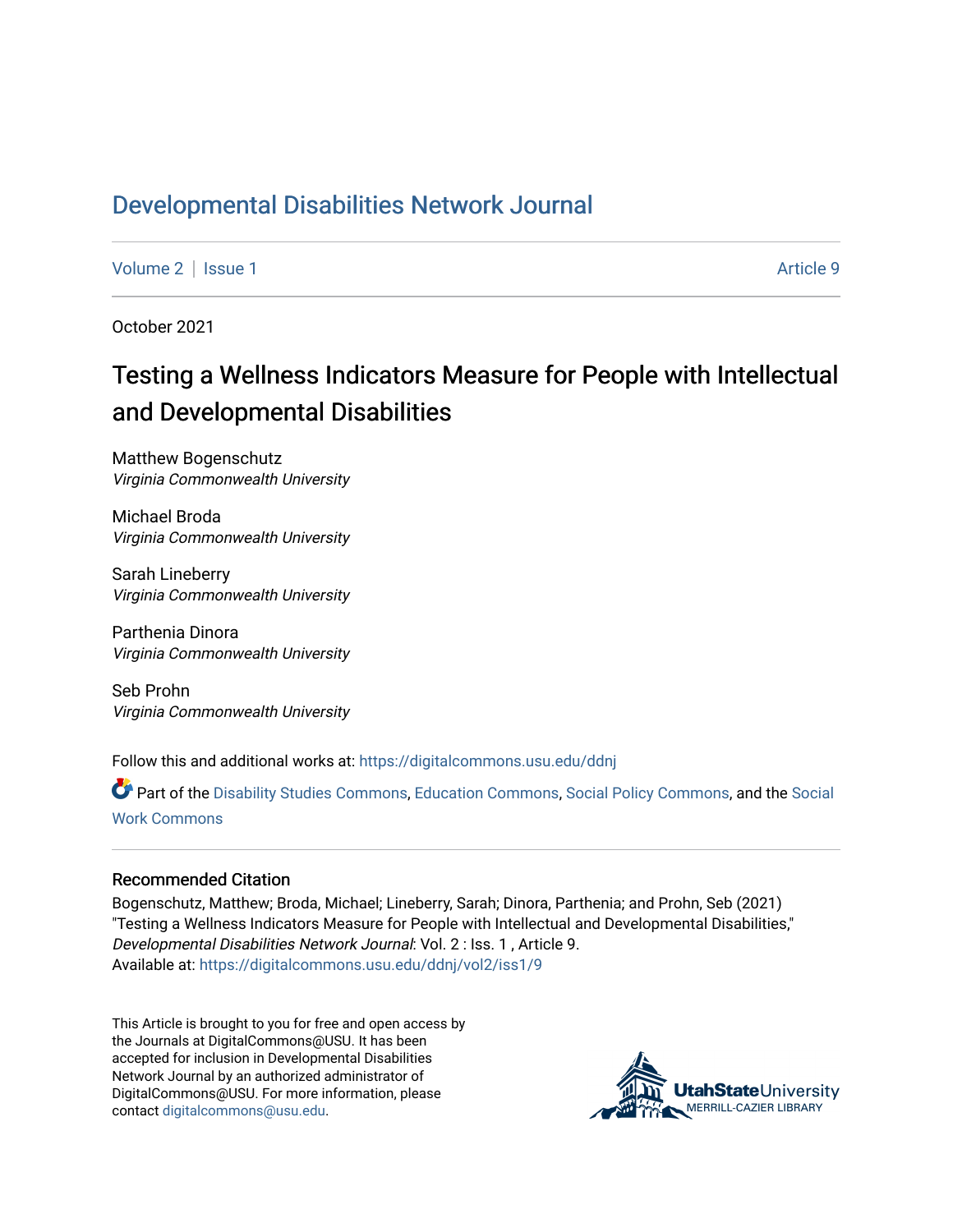# Testing a Wellness Indicators Measure for People with Intellectual and Developmental Disabilities

# Cover Page Footnote

Funding Acknowledgement: This work was funded by the National Institute on Disability, Independent Living, and Rehabilitation Research [grant number 901FRE0015-02-0].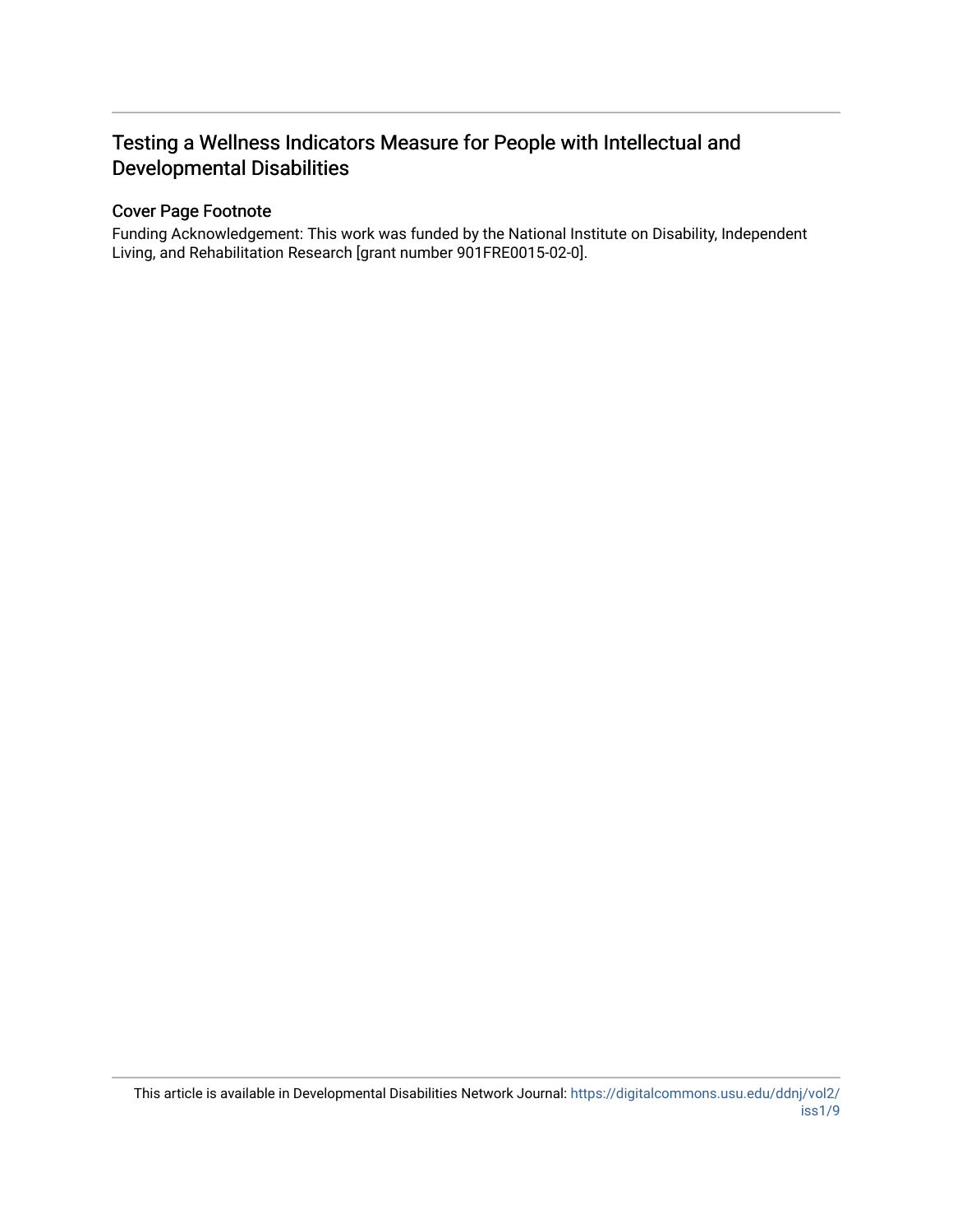# **Testing a Wellness Indicators Measure for People with Intellectual and Developmental Di[sa](#page-2-0)bilities**

Matthew Bogenschutz, Michael Broda, Sarah Lineberry, Parthenia Dinora, & Seb Prohn Virginia Commonwealth University, Richmond, VA.

# **Abstract**

Background and Purpose: *People with intellectual and developmental disabilities (IDD) often have health and wellness issues that are not as good as people without disabilities. States are required to monitor health and wellness for people with IDD who use many disability services. However, there are few ways to monitor wellness between states or at different points in time. In this study, we share a new model that states may use to monitor wellness of people with IDD.*

Methods: *We used data from a survey called the National Core Indicators (NCI) to develop this model. First, we developed the model using our state's data. Then, after we found a model that worked well, we tested that model using the National Core Indicators from the entire U.S.*

Results: *Our final model worked well in both our state NCI data and the national NCI data. This is important because policies at both levels can affect the services that people with disabilities can use. Our model had three parts: heart health, mental health, and behavioral wellness. These are described more in the paper. We also used statistics to test some factors that might predict outcomes related to heart health, mental health, and behavioral wellness. Age, sex, where someone lives, and level of intellectual disability were all good predictors of all three categories of wellness that we studied.*

Implications: *The model of wellness that we developed worked well but should be tested using data from other individual states. It is very important to know about health and wellness right now since the services people with disabilities can use are changing in many states. We think our model can help planners and advocates understand how services affect wellness in a way that is easy to compare from state to state and at different points in time.*

# **Plain Language Summary**

Background and Purpose: *People with intellectual and developmental disabilities (IDD) often health and wellness that are not as good as people without disabilities. In this study,* 

<span id="page-2-0"></span>This work was funded by the National Institute on Disability, Independent Living, and Rehabilitation Research (grant number 901FRE0015-02-0).

Correspondence concerning this article should be addressed to Matthew Bogenschutz, Ph.D., Virginia Commonwealth University, School of Social Work, P.O. Box 842027, Richmond, VA 23284. Email[: mbdogenschut@vcu.edu.](mailto:mbdogenschut@vcu.edu)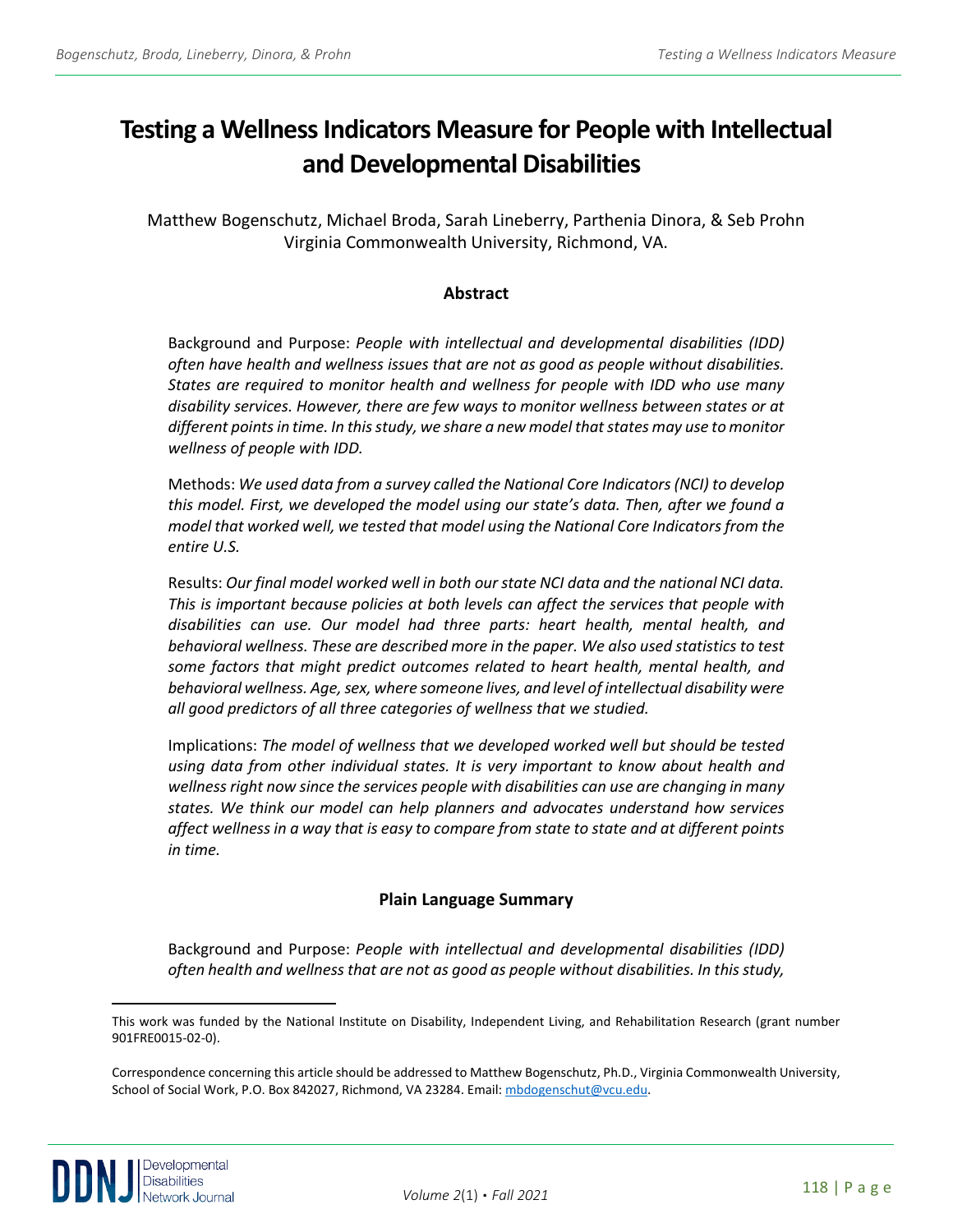*we share a new model that states may use to monitor wellness of people with IDD.*

Methods: *We used data from a survey called the National Core Indicators (NCI) measure health and wellness. We tested this model in Virginia and in the entire United States.* 

Results: *Our final model worked well in both our state NCI data and the national NCI data. This is important because policies at both levels can affect the services that people with disabilities can use. Our model had three parts: heart health, mental health, and behavioral wellness.* 

Implications: *The model of wellness that we developed worked well but should be tested using data from other states. We think our model can help planners and advocates understand how services affect wellness in a way that is easy to compare from state to state time.*

The health challenges of people with intellectual and developmental disabilities (IDD) have been a focus of international attention since the early 2000s (Krahn & Fox, 2014). In 2012, two national IDD groups, The Arc and the American Association on Intellectual and Developmental Disabilities (AAIDD), produced a joint policy statement highlighting the need for policy and practice changes to address health care access and health disparities among individuals with IDD (AAIDD, 2012). As community living has replaced institutions for people with IDD, the need for community-based healthcare has increased, as has the need to monitor access to quality healthcare (Krahn et al., 2009; Krahn & Fox, 2014).

Despite the increased attention on health outcomes for people with IDD in recent years, there have been few attempts to measure wellness for people with IDD in a way that enables monitoring of system performance across time or across service systems, which vary from state to state. The current study seeks to fill this need by proposing an empirical model for measuring wellness, which was developed from National Core Indicators-In Person Survey (NCI-IPS) data at the national level and in one pilot state.

#### **Measuring Health and Wellness Outcomes**

There have been a number of attempts to measure health status and outcomes specifically for people with IDD, including the NCI-IPS and the Personal Outcome Measures (POM) from the Council on Quality and Leadership. The NCI-IPS includes objective measures of health (utilization of preventive and primary care) as well as a subjective measure (self-reported health status). The POM also incorporates subjective ratings of health, utilization of services, organizational supports, and health behaviors (Friedman et al., 2019). Aggregated data from the POM has been used as a measure of provider quality, while NCI-IPS data are typically used to monitor outcomes at the level of the state IDD system.

One commonly used way to track system performance at the state level is the NCI-IPS, which is widely used across states. Previous research using the NCI-IPS has highlighted IDD system performance on objective measures of health such as body mass index (Stancliffe et al.,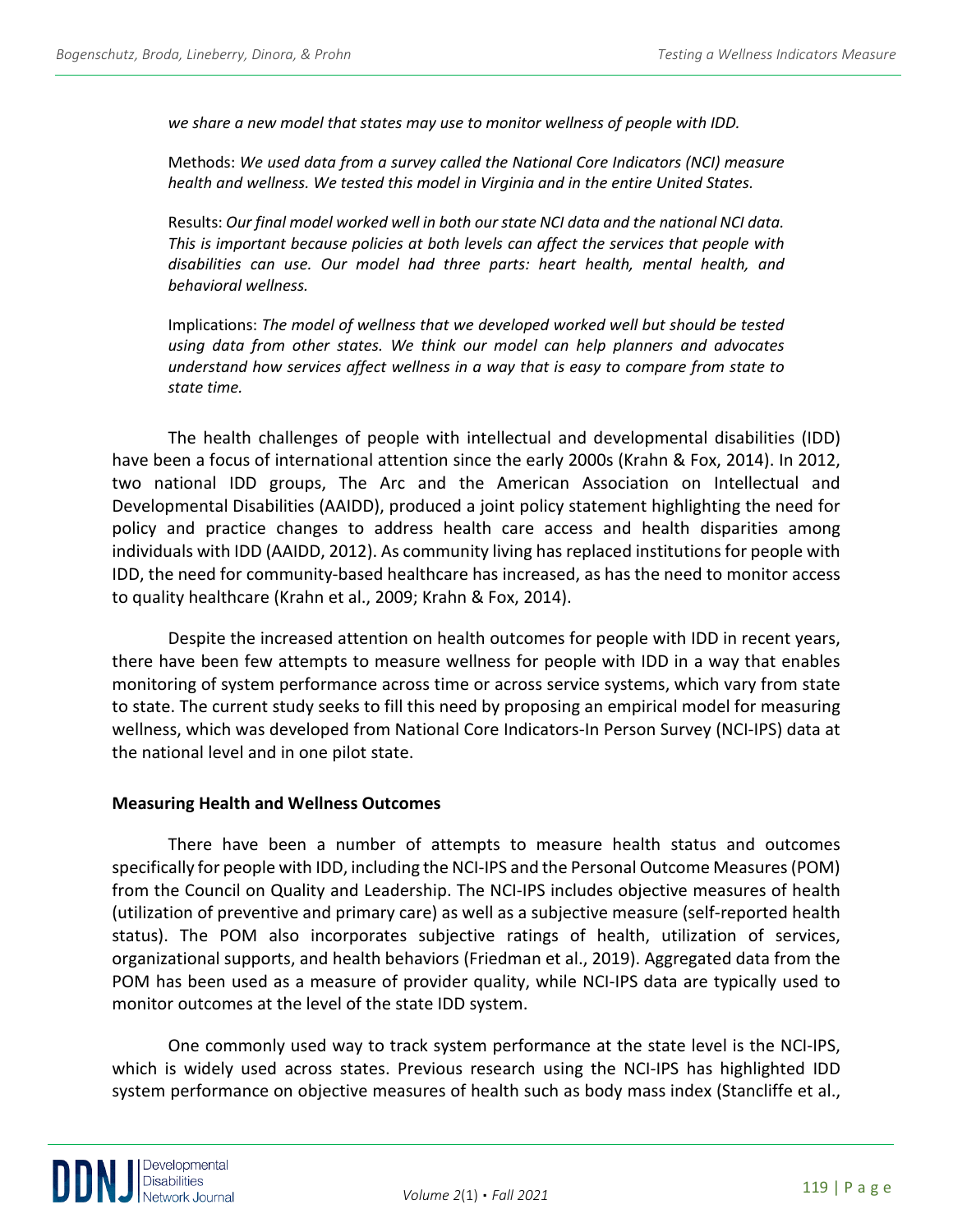2011), meeting physical activity recommendations (Stancliffe & Anderson, 2017), and accessing preventative care (Bershadsky et al, 2014).

Prior literature has identified a number of challenges to measuring state IDD system performance related to the health and wellness of people with IDD. Though we have known for some time that people with IDD experience inequitable access to services, including preventative and health promotion services (Krahn et al., 2006; Whittle et al., 2018), there has been less consensus on how to track and measure health-related outcomes systematically across states or within states over time. This may be, in part, due to the absence of high-quality, merged datasets that enable such tracking, while also accounting adequately for service costs (Bonardi et al., 2019; Dinora et al., 2020). Ecological challenges of using measures developed based on national data in individual state contexts (and vice versa) have also contributed to challenges in measuring health outcomes for people with IDD across states (Cheng et al., 2020). Additionally, use of population-based data to study health outcomes for people with IDD can be constrained by differing definitions of disability in different surveys and difficulty identifying people specifically with IDD in population-based study samples (Havercamp et al., 2019).

# **Physical Health**

It is well established that people with IDD experience poorer physical health outcomes than people without disabilities (e.g., Anderson et al., 2013; Krahn et al., 2006; Reichard et al., 2011). Higher rates of co-occurring conditions, vulnerability to health risk behaviors, and lack of access to preventative healthcare and health promotion services contribute to shorter life expectancies and higher rates of mortality for manageable and preventable conditions (Krahn et al., 2006).

Rates of chronic conditions among people with IDD vary by study because of differing samples, methods of gathering data, and the type of data collected (Haveman, et al., 2010), but are generally reported to be equivalent to or higher than rates in the general population (Dixon-Ibarra & Horner-Johnson, 2014; Erikson et al., 2016; Haveman, et al, 2010). Analysis of the National Health Interview Survey (NHIS) from 2002 to 2011 found that adults with IDD were significantly more likely to experience diabetes, cardiovascular conditions, and respiratory conditions compared to adults without IDD (Fujiara, et al., 2018). Analysis of Medicaid claims found that 73% of beneficiaries with IDD had at least one chronic condition (Reichard et al., 2019). Compared to beneficiaries without disabilities, those with IDD had higher rates of diabetes, chronic kidney disease, chronic obstructive pulmonary disease (COPD) and cardiovascular disease (Reichard et al., 2019).

# **Mental Health**

People with IDD often have high rates of mental health diagnoses, stress, and inadequate emotional support (Esler et al., 2019; Havercamp & Scott, 2015; Krahn et al, 2006; Scott & Havercamp, 2014). A recent analysis of NCI-IPS data found that 44.8% of respondents had at least one co-occurring psychiatric diagnosis and 53.5% were taking at least one psychotropic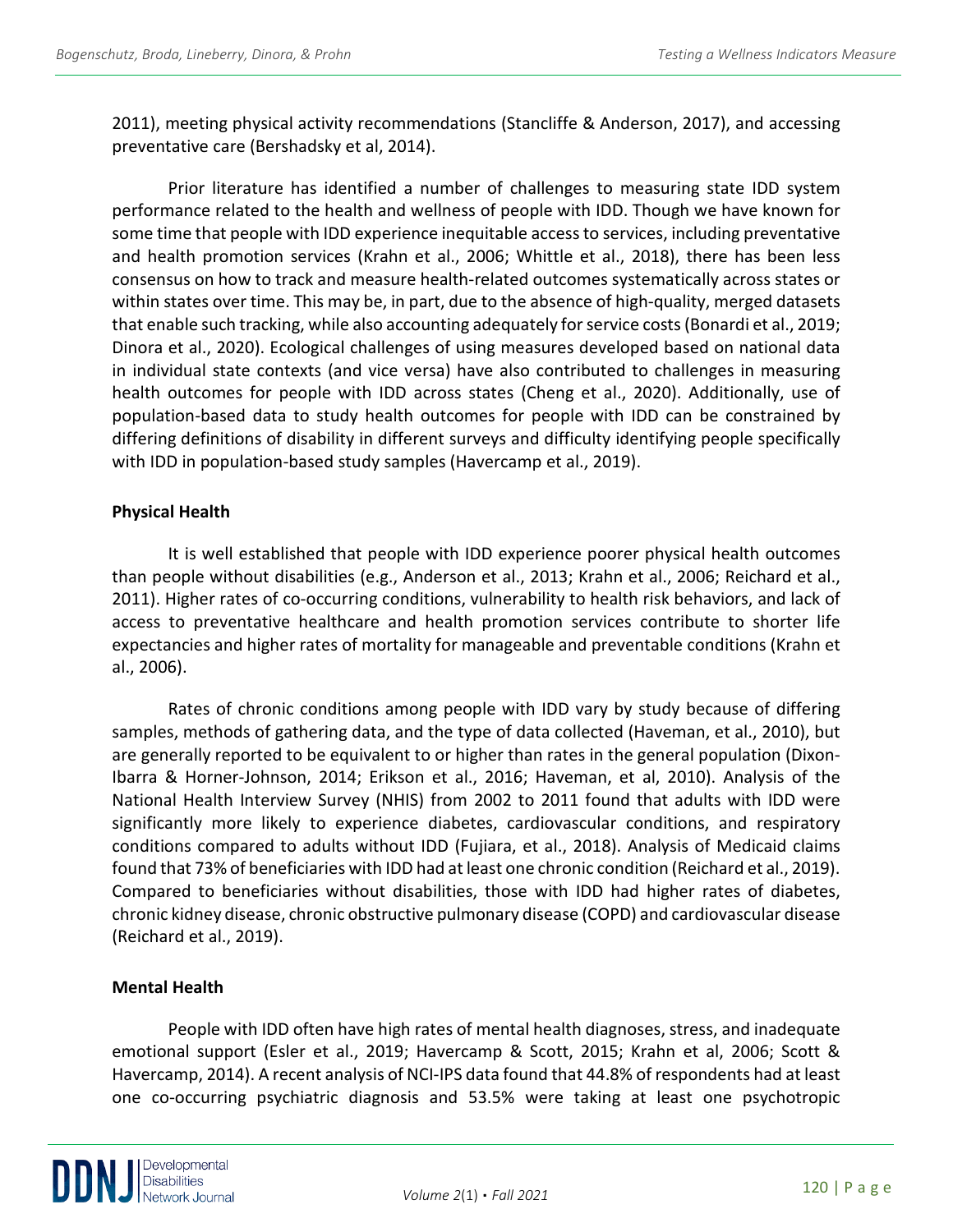medication (Esler et al., 2019). Specifically, 22.9% of respondents had a mood disorder, 14.3% had an anxiety disorder, 9.8% had a psychotic disorder, and 6.1% had a different mental health diagnosis (Esler et al., 2019). These categories were not mutually exclusive, and 16.4% of respondents had two or more mental health diagnoses (Esler et al., 2019). The exact prevalence rate of co-occurring mental health diagnoses in people with IDD varies by study. For example, Reichard et al. (2019) found that 59% of Medicare beneficiaries with IDD had at least one mental health diagnosis, while Scott and Havercamp (2014) reported a prevalence rate of 36.6%.

Accurate diagnosis and effective treatment of mental health conditions may be complicated by communication challenges, atypical presentations of mental illness, and lack of access to providers with knowledge of IDD (Krahn et al., 2006). A study in Massachusetts found people with IDD were more likely than the general population to utilize the emergency department for mood and anxiety disorders, suggesting that the treatment available in the community is inadequate or inaccessible (Lauer et al., 2019). Additionally, while adequate emotional support is associated with significantly lower rates of mental health diagnoses (Scott & Havercamp, 2014), 30% of respondents to the NCI-IPS reported inadequate emotional support (Havercamp & Scott, 2015).

# **Behavioral Challenges**

Research suggests that challenging behavior is distinct from mental health in people with IDD (McCarthy et al., 2010). Some researchers (Painter et al., 2018) have suggested that behavior may be an atypical presentation of mental illness, particularly for individuals with more significant disabilities. Other authors (Bowring et al., 2019; Davies & Oliver, 2014) have found mixed evidence for correlations between mental health and behavioral challenges and concluded that the two concepts have a complex relationship that is not yet well understood. Scott and Havercamp (2014) found that 45% of NCI-IPS respondents needed support for challenging behavior. A more recent analysis of NCI-IPS data found that 23.2% of respondents specifically needed support for self-injurious behavior (SIB) and that support for SIB is significantly associated with needing support for disruptive or destructive behavior (Bradley et al., 2018). Challenging behaviors are associated with lower levels of social support, friendship, community participation, satisfaction, choice, rights, and employment for people with IDD (Bradley et al., 2018; Scott & Havercamp, 2014). Psychotropic medications are frequently used to treat nonspecific challenging behaviors, without a formal diagnosis or behavior plan (Bradley et al., 2018; Esler et al., 2019; Krahn et al., 2006).

# **Study Objectives**

The aim of this study was twofold: (a) to confirm a three-factor (cardiovascular, mental health, behavioral health) model of wellness in a large national random sample of people with IDD who use state-funded services, and (b) to explore the relationship among wellness indicators and socio-demographic characteristics.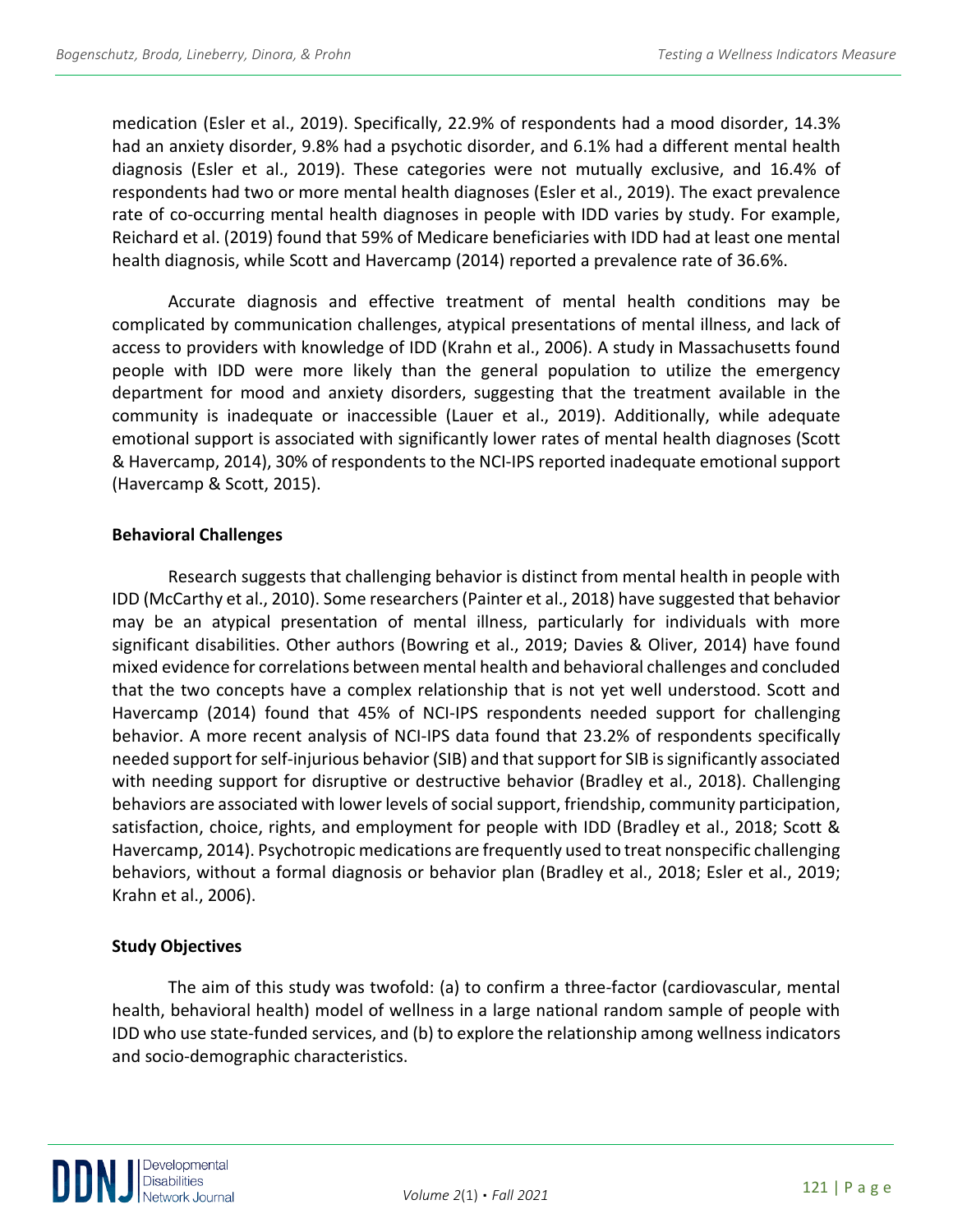# **Method**

The methods summarized in the following sections were reviewed and approved by the Institutional Review Board at the authors' affiliated university.

# **Design and Procedure**

Development of the Wellness Indicators model emerged out of initial work with statelevel NCI-IPS data as part of a larger study to investigate relationships between Medicaid service expenditures and outcomes for people with IDD in Virginia. For an accounting of the results of the state-level analysis, readers may refer to the authors' open science website (Bogenschutz et al., 2021). The authors wished to design a method that could provide a more nuanced way for state IDD systems to measure wellness than had been developed previously from the IPS and found good fit with this present model, based on Virginia's data. Subsequently, the researchers obtained the 2017-2018 NCI-IPS national dataset from its owners and tested the model against that national sample to assess fit.

# **Overview of State Study**

Since measuring outcomes for people with IDD is often challenged by ecological issues (outcome models derived from national data often have poor statistical fit with a particular state's data and vice versa), we wanted to create a model of wellness outcomes that would be statistically suitable for use in both national and Virginia contexts. To do this, we first decided to use our state's NCI-IPS data to develop and test a model of wellness outcomes.

Initially, the wellness indicators were developed using the Virginia NCI-IPS data via an iterative item-selection process that accounted for the ordinal and/or categorical nature of the NCI-IPS scale items used. We started with all relevant items included and a single latent wellness factor. We then eliminated items based on low factor loadings (< .40 in standardized units) and subsequently grouped items into two and then three latent factors (cardiovascular health, mental health, and behavioral wellness), which was the solution we found that demonstrated the strongest model fit and parsimony. A full accounting of this process may be found on our project's Open Science Framework website, which includes full output and code (Bogenschutz et al., 2021).

# **Data Source**

Data for this study came from the NCI-IPS, a collaboration of participating states, the Human Service Research Institute, and the National Association of State Directors of Developmental Disabilities Services. NCI-IPS is a voluntary effort by public IDD agencies to measure and track their own performance; thus, the overall goal of the NCI-IPS project is to track state system-level performance, not necessarily to account for individual-level outcomes. A central component of NCI is the In-Person Survey (IPS; formerly known as the Adult Consumer Survey). The NCI-IPS is a nationally validated instrument administered face-to-face by trained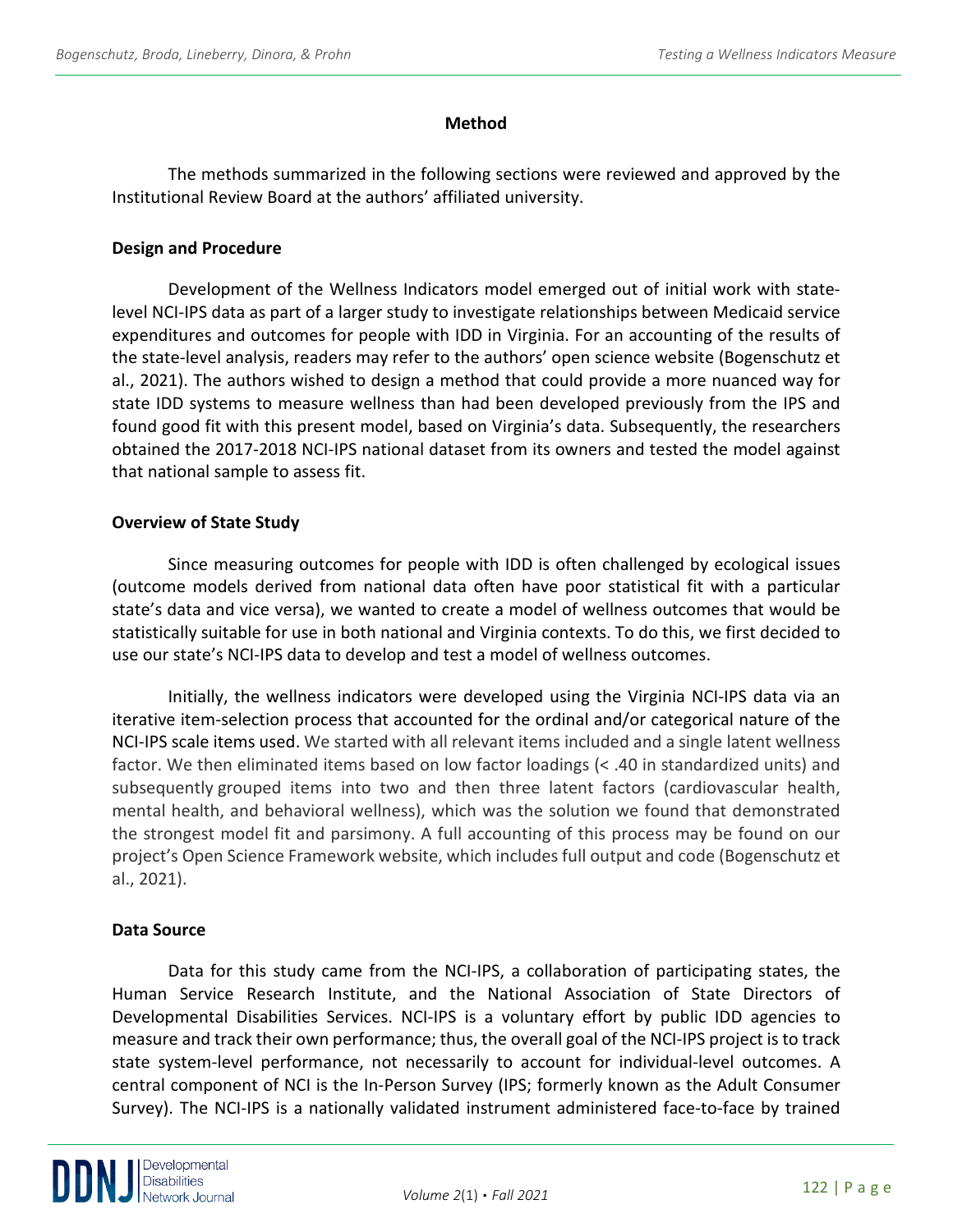interviewers to adults (18 years and older) who use at least one public IDD service (in addition to case management). The IPS gathers information about an individual's general demographics, physical and behavioral health, and a range of personal outcomes. NCI-IPS results from the background section of the 2017-2018 survey were the basis for the analyses in this study. The background section of the IPS is completed using administrative records supplemented by information from the person's case manager. The specific wording of questions that were used as the basis for our analyses may be found on the project's OSF website (Bogenschutz et al., 2021).

Though not used in this study, the NCI-IPS also has two sections that are administered face-to-face with participants with IDD. Section I requires responses directly from the person with IDD and includes questions in a number of subjective domains, such as service satisfaction, safety, friendships, rights, home living, and employment choices. Section II may be answered by the person with IDD or by their proxy if needed. This section contains questions that may be answered objectively, including items about topics such as community inclusion, rights, choices, and service access.

#### **Variables**

The Wellness model was constructed from three clusters of NCI-IPS variables, all of which came from the background section of the NCI-IPS dataset from 2017-2018. The background section is completed using administrative records prior to administration of the IPS and is typically completed by a case manager. These variable clusters were selected because, based on face validity, they are indicators of basic wellness that are available in the NCI-IPS and were initially developed as factors for our model via a pilot using one state's IPS data (Bogenschutz et al. 2021). Initially, we tested the feasibility of other variables as potential wellness indicators but found them to have poor fit with the state's data; thus, they were removed from the final model.

# *Mental Health*

Four variables were selected for inclusion in the mental health factor: (1) presence of mood disorder (e.g., depression, bipolar disorder, etc.), (2) presence of an anxiety disorder (e.g., obsessive disorders, panic disorders, etc.), (3) presence of a psychotic disorder (e.g., schizophrenia, etc.), and (4) presence of another mental illness or psychiatric diagnosis.

# *Cardiovascular Health*

Similar to the mental health variables, the cardiovascular health indicators represented presence or absence of particular health conditions in the background section of the IPS. The variables that we used were: (a) presence of cardiovascular disease (e.g., coronary heart disease, angina), (b) presence of diabetes, including Type 1 and Type 2, (c) presence of high blood pressure, and (d) presence of high cholesterol.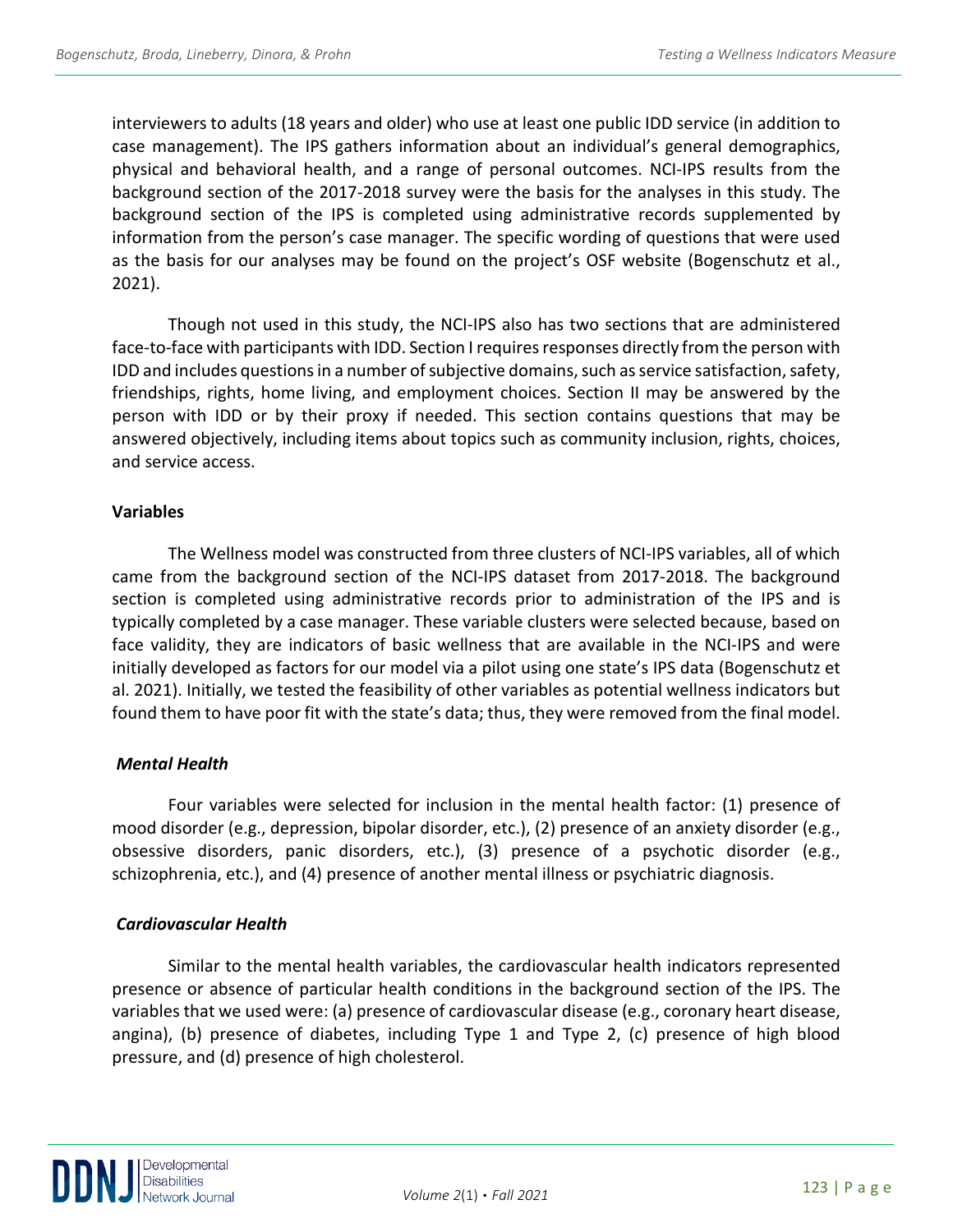### *Behavioral Wellness*

Finally, a cluster of variables was used to indicate an individual's behavioral wellness and support needs. There were six variables in this subscale: (1) noted behavioral challenges (e.g., aggression, self-injurious behaviors, pica, etc.); (2) whether the person has been prescribed medication for a behavior modification purpose (e.g., stimulant, sedative, or beta-blocker to treat ADHD, aggression, self-injurious behavior, etc.); (3) whether the individual has a current behavior plan; (4) support needs for self-injurious behavior; (5) support needs for disruptive behavior; and (6) support needs for destructive behavior. All of these variables could be addressed through the NCI-IPS background section.

#### **Sample**

In 2017-2018, a total of 25,671 people with IDD took part in the NCI-IPS, including the background section. Adults with IDD from 35 states and the District of Columbia were represented in the 2017-2018 dataset. Participating states were asked to establish a random sample that would reach a threshold of 95% confidence level and 5% margin of error which, for most states, was at least 400 individuals. Sample sizes varied from 331 (VT, WY) to 8,279 (CA). Sampling methodologies varied slightly from state to state. For example, some states used a stratified random sampling method. All states included a random sample of adults with IDD who used at least one state-funded service in addition to case management.

The mean age of respondents in the 2017-2018 national survey was 42 years and the sample was 59% male. The racial composition of the sample was predominantly White (67%) with respondents identifying as African American (16%) and Latinx (10%) also comprising a notable portion of the sample. In Virginia, sample demographics largely mirrored the national trends, based on a 2017-2018 sample size of 809.

# **Analysis**

Data analysis for our national study included three phases, all using Mplus Version 7.11 (Muthén & Muthén, 2017). First, confirmatory factor analysis (CFA) was used to test the relative fit of a series of competing factor models of wellness. Consistent with recommended approaches for validating CFA models(e.g., Brown, 2014; Kline, 2015), we tested our preferred, three-factor model that emerged from our state-level model building (as described above) to a one-factor model that constituted a plausible alternative factor structure. We also tested several alternatives to obtain the best-fitting model for the pattern of item loadings on each factor, again in accord with methodological guidance (Brown, 2014; Kline, 2015), to obtain the model with the best balance of fit and parsimony. Data analysis was conducted using Mplus Version 7.11 (Muthén & Muthén, 2017) with the mean- and variance-adjusted weighted least squares estimator (WLSMV) for all models. This estimator allows for the use of robust standard errors to account for possible violations of the multivariate normality assumption common to most structural equation modeling (SEM) models. To explore missing data patterns, Little's (1988) test was used to determine whether the data could be assumed missing completely at random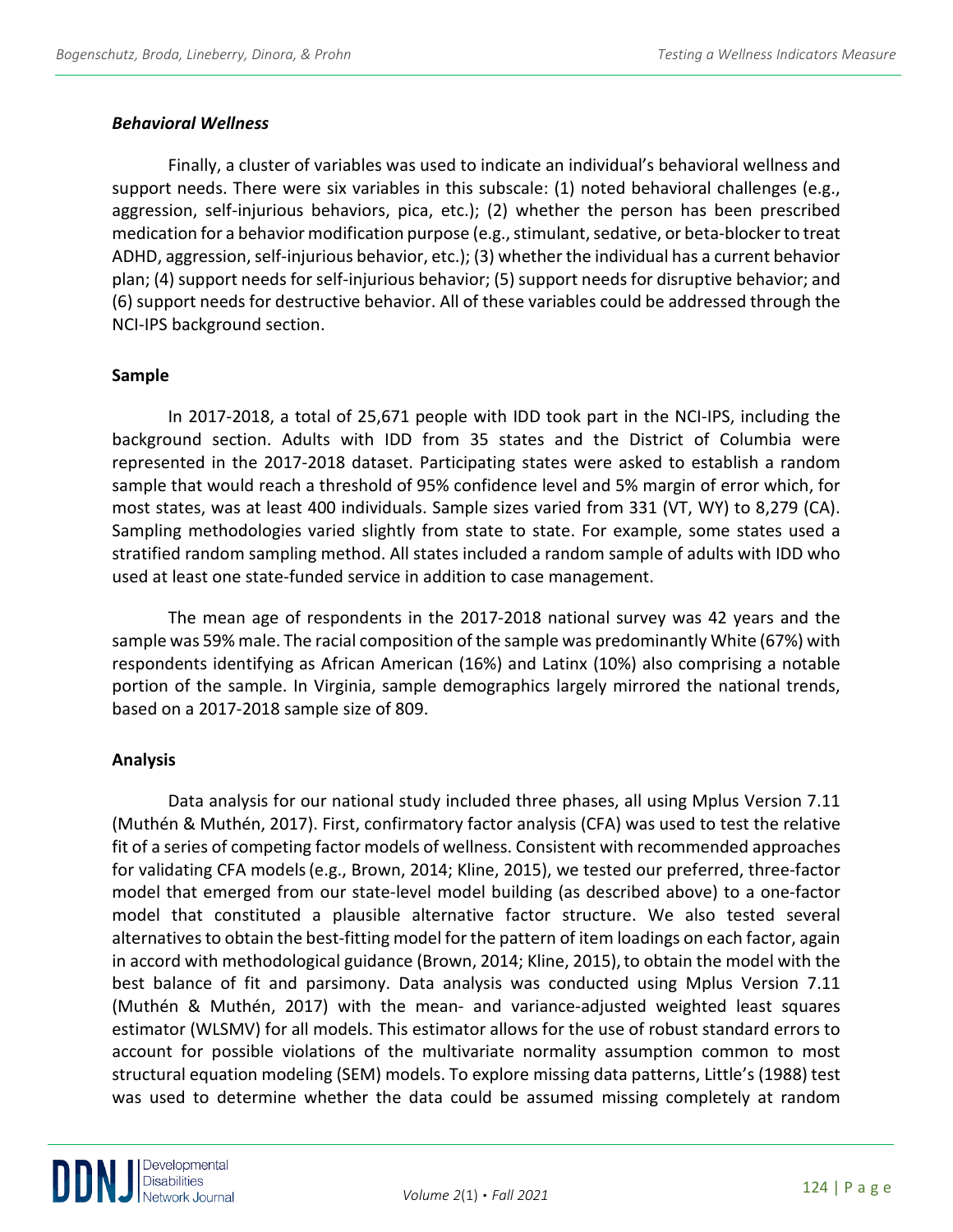(MCAR). The results of this test suggested that the data could not be treated as MCAR, thus requiring estimation procedures that are more robust to missing data. Overall, rates of missingness were quite low for most survey questions, with results reported for more than 90% of individuals for all items used. The lowest response rate was 92.9%, for the item pertaining to high cholesterol. To address any potential bias because of missing data, we compared the results generated by our preferred WLSMV estimator to a model that used full information maximum likelihood (FIML) via the MLR estimator in Mplus. Our results did not differ significantly in terms of magnitude or statistical significance regardless of the choice of estimator.

#### **Assessing Model Fit and Parsimony**

The mean- and variance-adjusted weighted least squares estimator (WLSMV in MPlus) and Satorra and Bentler (2001) scaled chi-square (S-B  $\chi^2$ ) were used to examine model fit for all CFA models. In addition to the S-B  $\chi$  2, we also used the comparative fit index (CFI), standardized root-mean-square residual (SRMR), and root-mean-square error of approximation (RMSEA) with a 90% confidence interval to assess model fit. We adopted Hu and Bentler's (1999) guidelines for assessing acceptable model fit, which include CFI ≥ .95, SRMR  $\leq$  .08, and RMSEA  $\leq$  .06.

#### **Results**

#### **Developing the Wellness Model: Descriptives and Correlations**

Table 1 reports descriptive statistics and cross tabulations for each of the variables used in our analysis. Table 2 presents item-level polychoric correlations between all items used in this study. Polychoric correlation was used in order to determine the strength of association between the variables because all variables were ordinal in nature with two or more categories (Jöreskog, 1994; Olsson, 1979). This approach is especially preferred when conducting CFA with ordinal variables composed of less than five categories (Rhemtulla et al., 2012), which is often the case when working with NCI data.

Items included in this work were initially selected from the NCI-IPS primarily based on their face validity. As demonstrated in Table 2, the items for this analysis had several distinct patterns of association, with a number of individual correlations in the .30 - .70 range. Moving from left to right in Table 2, the first four items (Cardiovascular Disease to High Blood Pressure) compose our hypothetical Cardiovascular Health construct, the next four items represent Mental Health, and the last six items represent our Behavioral Wellness construct. Within each of these clusters, higher correlations are observed, suggesting that the items may fit well into three separate but related constructs. Overall, no items demonstrated universally weak correlations below .10, and no items demonstrated universally large correlations above .80 that may hinder the detection of distinct and interpretable factors.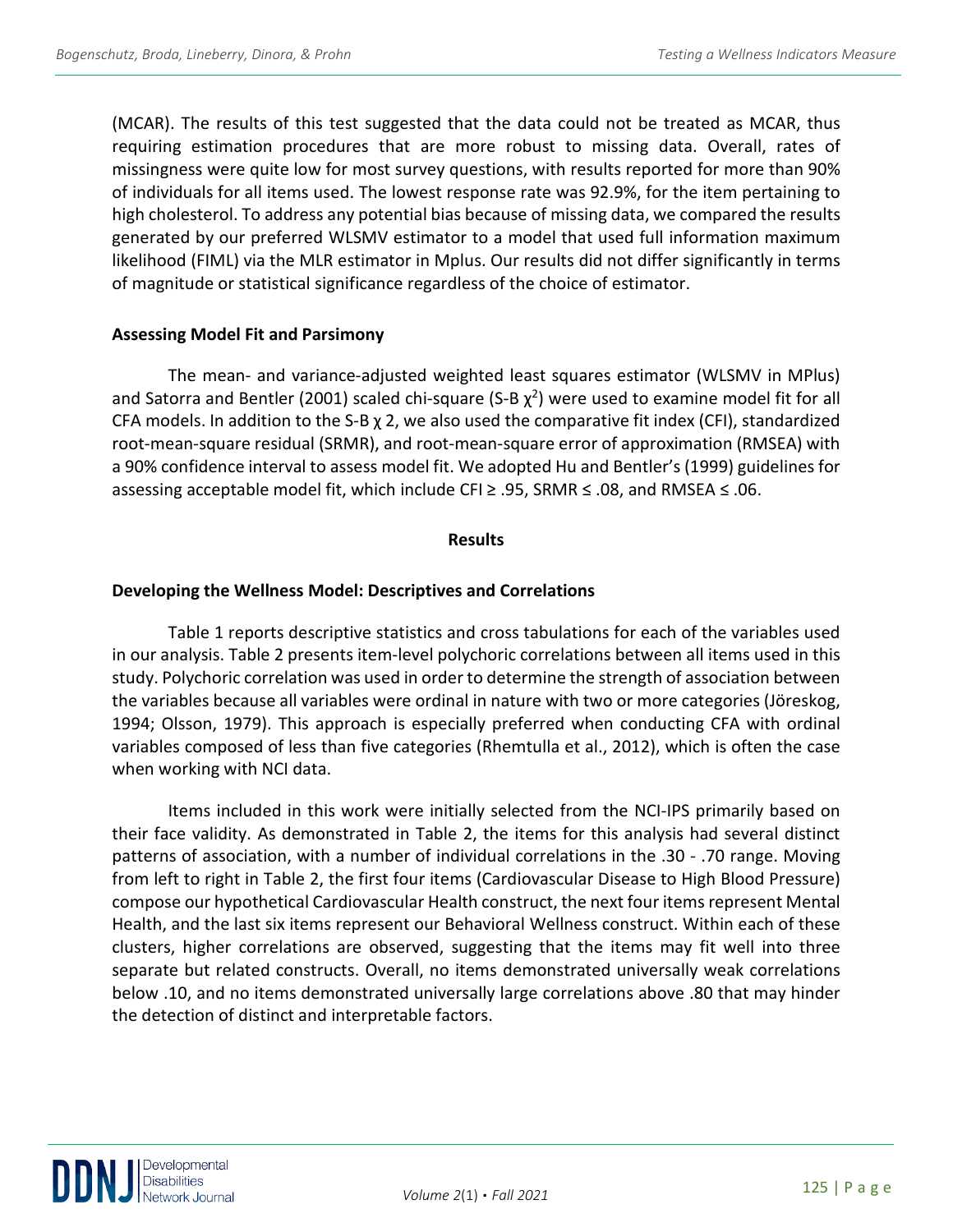# **Table 1**

# *Descriptive Characteristics of the Analytic Sample*

| Variable                     | Category                | $\%$ | n      |
|------------------------------|-------------------------|------|--------|
| Cardiovascular disease       | 1                       | 93   | 22,609 |
|                              | $\overline{2}$          | 7    | 1,749  |
| <b>Diabetes</b>              | $\overline{1}$          | 88   | 21,653 |
|                              | $\overline{2}$          | 12   | 2,866  |
| High blood pressure          | $\mathbf{1}$            | 78   | 18,922 |
|                              | $\overline{2}$          | 22   | 5,338  |
| High cholesterol             | $\mathbf{1}$            | 81   | 19,189 |
|                              | $\overline{2}$          | 19   | 4,476  |
| Mood disorder                | 1                       | 68   | 16,577 |
|                              | $\overline{2}$          | 32   | 7,740  |
| Anxiety disorder             | 1                       | 71   | 17,229 |
|                              | 2                       | 29   | 7,028  |
| Psychotic disorder           | 1                       | 69   | 16,782 |
|                              | 2                       | 31   | 7,400  |
| Other mental illness         | $\mathbf{1}$            | 90   | 21,417 |
|                              | $\overline{2}$          | 10   | 2,427  |
| <b>Behavioral challenges</b> | $\mathbf{1}$            | 88   | 21,482 |
|                              | $\overline{2}$          | 12   | 2,801  |
| <b>Behavior medication</b>   | $\mathbf{1}$            | 78   | 18,472 |
|                              | $\overline{2}$          | 22   | 5,281  |
| Behavior plan                | $\mathbf{1}$            | 72   | 17,588 |
|                              | $\overline{2}$          | 28   | 6,737  |
| Self-injurious behavior      | $\mathbf{1}$            | 79   | 19,755 |
|                              | $\overline{2}$          | 17   | 4,206  |
|                              | 3                       | 4    | 1,105  |
| Disruptive behavior          | $\mathbf{1}$            | 59   | 14,215 |
|                              | 2                       | 31   | 7,426  |
|                              | 3                       | 10   | 2,489  |
| Destructive behavior         | 1                       | 72   | 17,413 |
|                              | $\overline{\mathbf{c}}$ | 22   | 5,263  |
|                              | 3                       | 6    | 1,373  |

*N = 25,667.*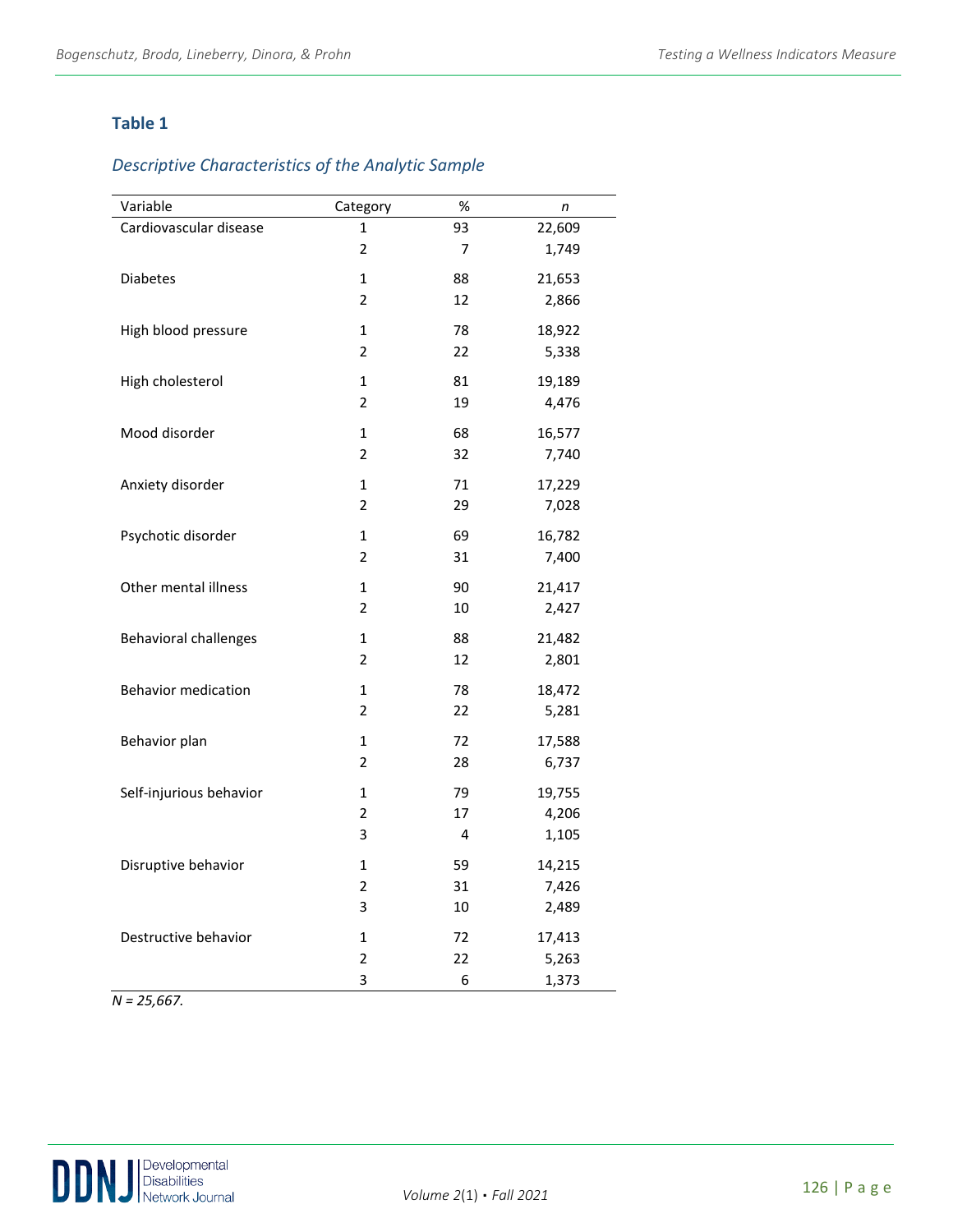# **Table 2**

#### *Polychoric Correlations Among Variables of Interest*

| Variable                    | 1       | 2                        | 3       | 4                        | 5    | 6                        | 7    | 8    | 9    | 10   | 11     | 12                       | 13                       | 14 |
|-----------------------------|---------|--------------------------|---------|--------------------------|------|--------------------------|------|------|------|------|--------|--------------------------|--------------------------|----|
| 1. Cardiovascular disease   | --      |                          |         |                          |      |                          |      |      |      |      |        |                          |                          |    |
| 2. Diabetes                 | 0.25    | $\overline{\phantom{a}}$ |         |                          |      |                          |      |      |      |      |        |                          |                          |    |
| 3. High blood pressure      | 0.37    | 0.53                     | $-$     |                          |      |                          |      |      |      |      |        |                          |                          |    |
| 4. High cholesterol         | 0.32    | 0.51                     | 0.62    | $\overline{\phantom{a}}$ |      |                          |      |      |      |      |        |                          |                          |    |
| 5. Mood disorder            | 0.10    | 0.18                     | 0.16    | 0.20                     |      |                          |      |      |      |      |        |                          |                          |    |
| 6. Anxiety disorder         | 0.09    | 0.09                     | 0.07    | 0.11                     | 0.58 | $\overline{\phantom{a}}$ |      |      |      |      |        |                          |                          |    |
| 7. Psychotic disorder       | 0.01    | 0.02                     | $-0.03$ | 0.02                     | 0.47 | 0.46                     |      |      |      |      |        |                          |                          |    |
| 8. Other mental illness     | 0.10    | 0.10                     | 0.09    | 0.11                     | 0.44 | 0.27                     | 0.45 |      |      |      |        |                          |                          |    |
| 9. Behavioral challenges    | 0.10    | 0.16                     | 0.20    | 0.20                     | 0.45 | 0.34                     | 0.39 | 0.44 |      |      |        |                          |                          |    |
| 10. Behavior medication     | $-0.02$ | 0.01                     | $-0.01$ | $-.01$                   | 0.44 | 0.38                     | 0.73 | 0.43 | 0.41 |      |        |                          |                          |    |
| 11. Behavior plan           | 0.02    | 0.04                     | 0.01    | 0.04                     | 0.41 | 0.34                     | 0.70 | 0.30 | 0.37 | 0.66 | $\sim$ |                          |                          |    |
| 12. Self-injurious behavior | -0.04   | $-0.03$                  | -0.09   | $-0.07$                  | 0.28 | 0.30                     | 0.71 | 0.28 | 0.23 | 0.57 | 0.57   | $\overline{\phantom{m}}$ |                          |    |
| 13. Disruptive behavior     | 0.01    | 0.01                     | $-0.03$ | 0.01                     | 0.38 | 0.36                     | 0.70 | 0.31 | 0.30 | 0.59 | 0.63   | 0.69                     | $\overline{\phantom{m}}$ |    |
| 14. Destructive behavior    | $-0.02$ | 0.02                     | $-0.05$ | $-0.02$                  | 0.38 | 0.33                     | 0.72 | 0.34 | 0.31 | 0.62 | 0.64   | 0.70                     | 0.82                     |    |

#### **Investigating Alternative Factor Structures**

Having examined the polychoric correlation matrix and found it conducive to factor analysis, we then used CFA to investigate the factor structure of the selected items. The initial working hypothesis was that the items would best be represented by three latent factors, Cardiovascular Health, Mental Health, and Behavioral Wellness, as had been confirmed in our state-level IPS analysis (described above). To confirm this, we first tested a model that included all items in one latent factor (a plausible rival hypothesis), then tested our preferred three-factor model. For each class of model, we compared a tau-equivalent model with a congeneric model in order to represent the underlying item loading patterns most accurately.

Four separate CFA models were tested. Model fit and parsimony statistics are available in Table 3. Model 4, the three-factor model with congeneric item loadings, demonstrated the best model fit and parsimony according to the guidelines suggested by Hu and Bentler (1999). In contrast, the one-factor model with tau-equivalent items demonstrated the worst fit and parsimony. Chi-square difference tests were significant for the comparisons between models 1 and 2, 2 and 3, and 3 and 4, respectively (all *p*s < .001). Therefore, the three-factor model with congeneric items appears to be the most accurate representation of the underlying constructs among the models we examined. This model also demonstrated excellent model fit and parsimony, with CFI, TLI, and RMSEA values all within the accepted thresholds for strong model fit. A path diagram representing model 4, the best-fitting model that was tested, can be found in Figure 1.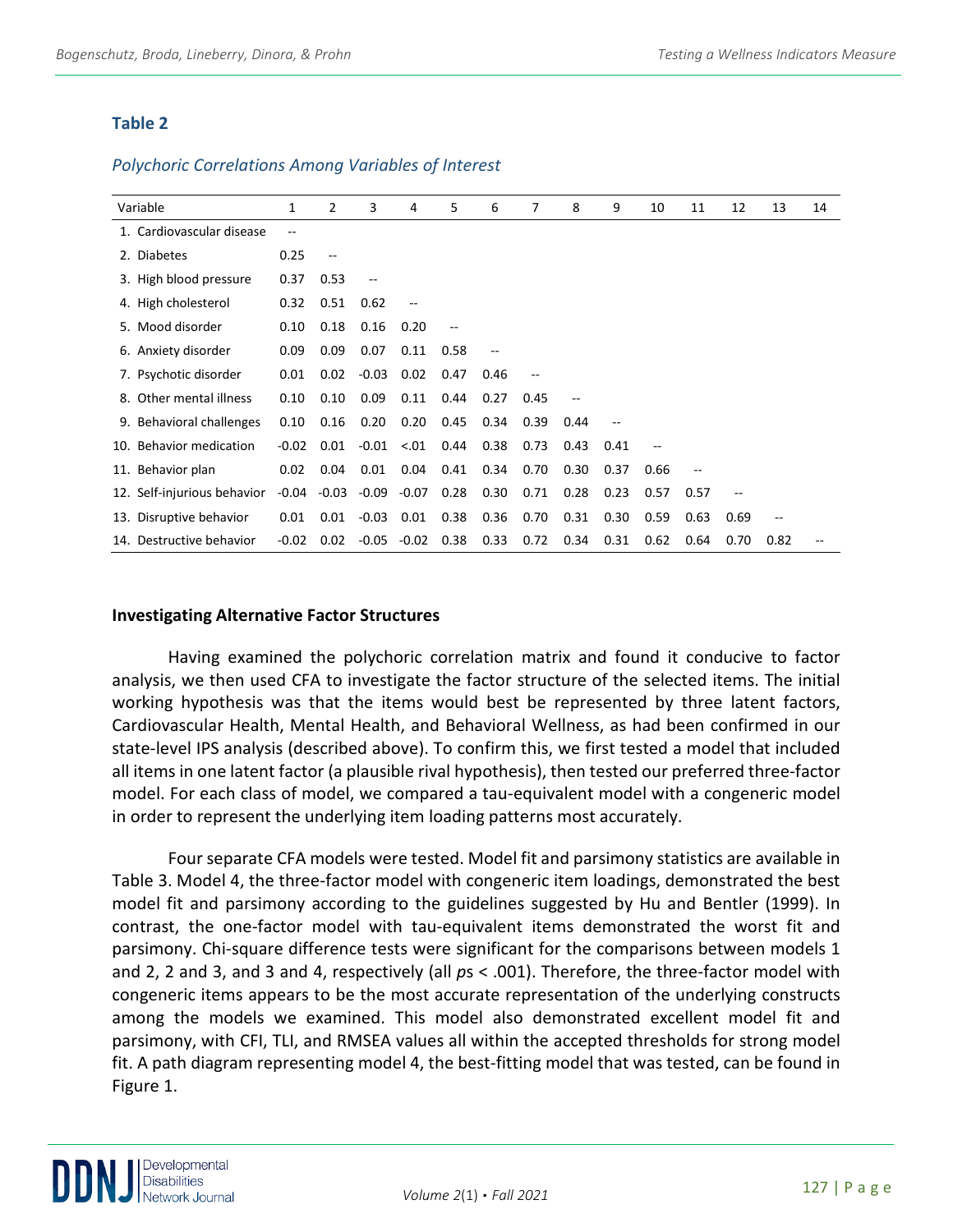# **Table 3**

# *Model Fit and Parsimony Statistics for Competing Models of Wellness*

| Model # | Model description                      | S-B $x^2$ | df | D       | <b>CFI</b> | TLI  | RMSEA | 90% LB | 90% UB | <b>WRMR</b> |
|---------|----------------------------------------|-----------|----|---------|------------|------|-------|--------|--------|-------------|
|         | 1 Factor model w/ tau equivalent items | 49747.66  | 90 | < 0.001 | 0.69       | 0.69 | 0.15  | 0.15   | 0.15   | 24.35       |
|         | 1 Factor model w/ congeneric items     | 19938.15  | 77 | < 0.001 | 0.88       | 0.85 | 0.10  | 0.10   | 0.10   | 12.09       |
| 3       | 3 Factor model w/ tau equivalent items | 4026.88   | 85 | < .001  | 0.98       | 0.97 | 0.04  | 0.04   | 0.04   | 6.20        |
| 4       | 3 Factor model w/ congeneric items     | 2176.65   | 74 | < 0.001 | 0.99       | 0.98 | 0.03  | 0.03   | 0.04   | 4.27        |

*N* = 25,667 for all models.

# **Figure 1**

*Wellness Confirmatory Factor Analysis for National Data*



*Note*. Items are numbered in the order they are presented in Table 2. All indicated correlations and path coefficients are significant (*p* < .05) except for the correlation between cardio and behavioral health difficulty (*p* = .13). Estimates are presented as standardized coefficients. S-B  $\chi^2$  (74) = 2176.64,  $p < .001$ ; RMSEA = .033, 90% CI [.032, .035]; CFI = .99; TLI = .98; WRMR = 4.27. N = 25,477.

# **Testing the Wellness Model: Factor Correlations and Regressions**

# *Factor Correlations*

Correlations among the three wellness factors are shown in Table 4. All factors were significantly and positively correlated, however the relationships between latent factors varied in strength. The correlation between mental health difficulty and cardio health difficulty was small to medium in size using Cohen's (1988) guidelines, while the correlations between mental health difficulty and behavioral health difficulty, and behavioral health difficulty and cardio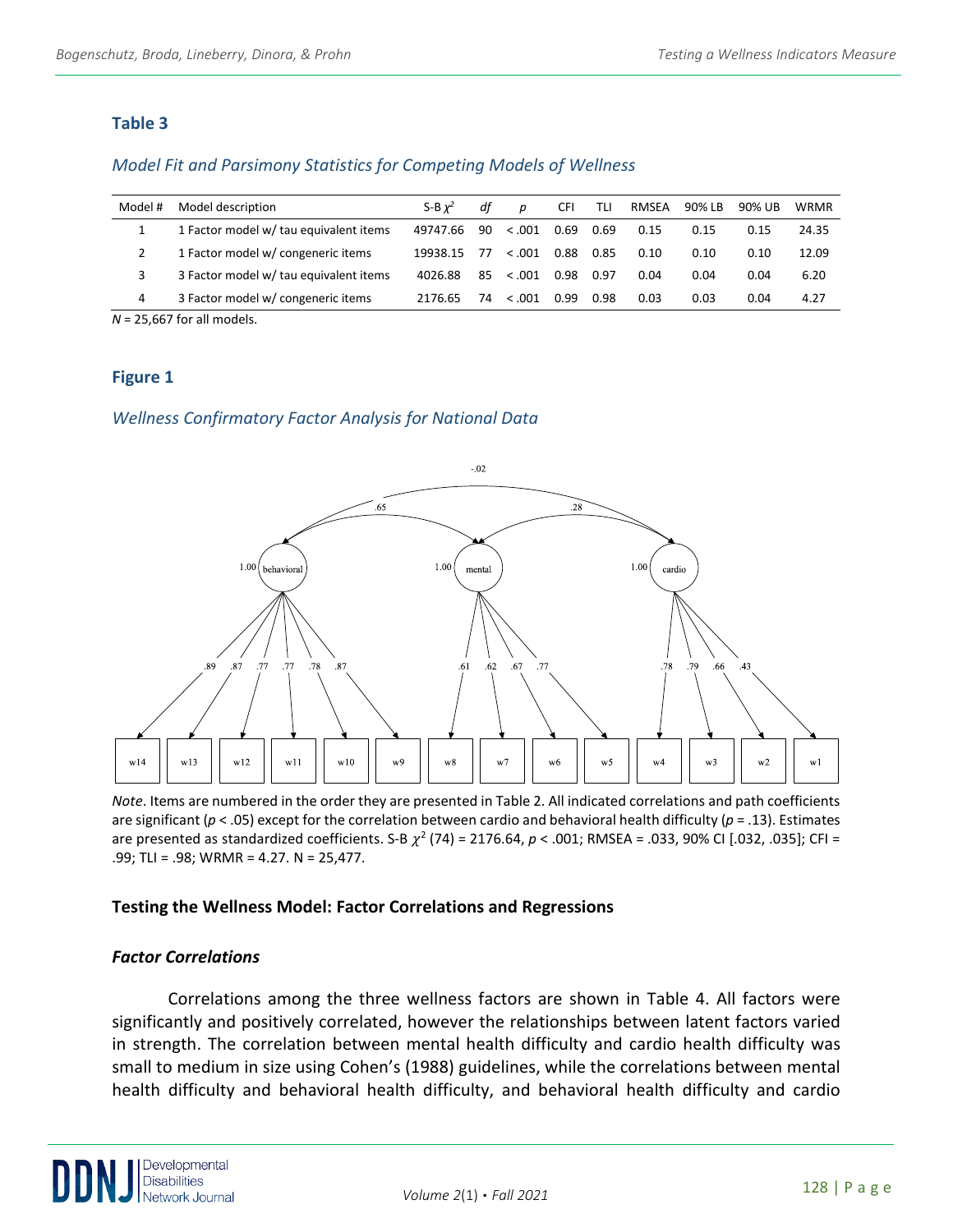health difficulty, were large in size.

### **Table 4**

# *Correlations Among Latent Measures of Wellness, National Data*

| Measure                         |            |            |    |
|---------------------------------|------------|------------|----|
| 1. Mental health difficulty     |            |            |    |
| 2. Cardio health difficulty     | $0.295***$ |            | -- |
| 3. Behavioral health difficulty | $0.745***$ | $0.677***$ |    |

*N = 25,667.* 

*\*\*\* p <.001.*

#### *Personal Characteristics and Residential Contexts*

We included basic personal characteristics (age, gender, severity of intellectual disability) and place of residence, as predictors of wellness in one multivariate structural equation model (SEM) that included all three wellness factors as outcomes. Complete results are displayed in Table 5.

#### **Table 5**

#### Mental health difficulty model ────────────────────────────── Cardio health difficulty model ────────────────────────────── Behavioral health difficulty model ────────────────────────────── Variable B SE *z p* B SE *z p* B SE *z p* Group 4-6 -0.171 0.033 -5.139 <.001 -0.189 0.034 -5.519 <.001 0.022 0.028 0.787 0.432 Group 7-15 -0.161 0.057 -2.797 0.005 -0.103 0.055 -1.88 0.060 -0.224 0.049 -4.597 <.001 Live w/ Fam. -0.995 0.031 -31.955 <.001 -0.157 0.033 -4.755 <.001 -0.948 0.026 -36.595 <.001 Live Ind. -0.403 0.035 -11.619 <.001 0.093 0.035 2.67 0.008 -0.554 0.03 -18.717 <.001 Live w/ Host -0.143 0.046 -3.082 0.002 -0.013 0.049 -0.253 0.800 -0.250 0.04 -6.189 <.001 Age -0.003 0.001 -5.108 <.001 0.033 0.001 55.12 <.001 -0.016 0.001 -29.117 <.001 Female 0.099 0.019 5.22 <.001 -0.091 0.019 -4.786 <.001 -0.113 0.016 -7.291 <.001 ID Level 2 -0.069 0.022 -3.158 0.002 -0.144 0.022 -6.523 <.001 0.226 0.018 12.564 <.001 ID Level 3 -0.153 0.029 -5.207 <.001 -0.330 0.03 -11.106 <.001 0.466 0.022 20.73 <.001 ID Level 4 -0.506 0.037 -13.763 <.001 -0.516 0.036 -14.255 <.001 0.278 0.028 10.062 <.001

#### *Estimates for Wellness Regression Models*

*Note*. Group 2\_3 is reference category for residence. Male is the reference category for gender. ID(1) is the reference category for Level of ID. All coefficients are standardized and interpreted in terms of standard deviation units. Fit statistics for combined model: S-B Chi Squared = 3173.452, df = 195, CFI = .97; TLI = .96; RMSEA = .027 (90% CI [.027, .028]).

*N* = 20,398.

*Gender.* Participants' genders significantly predicted all three wellness factors. Women were associated with lower levels of cardio and behavioral difficulty and higher levels of mental health difficulty. All three of these estimates were fairly small in magnitude, with approximately .10 standard deviations difference between women and men.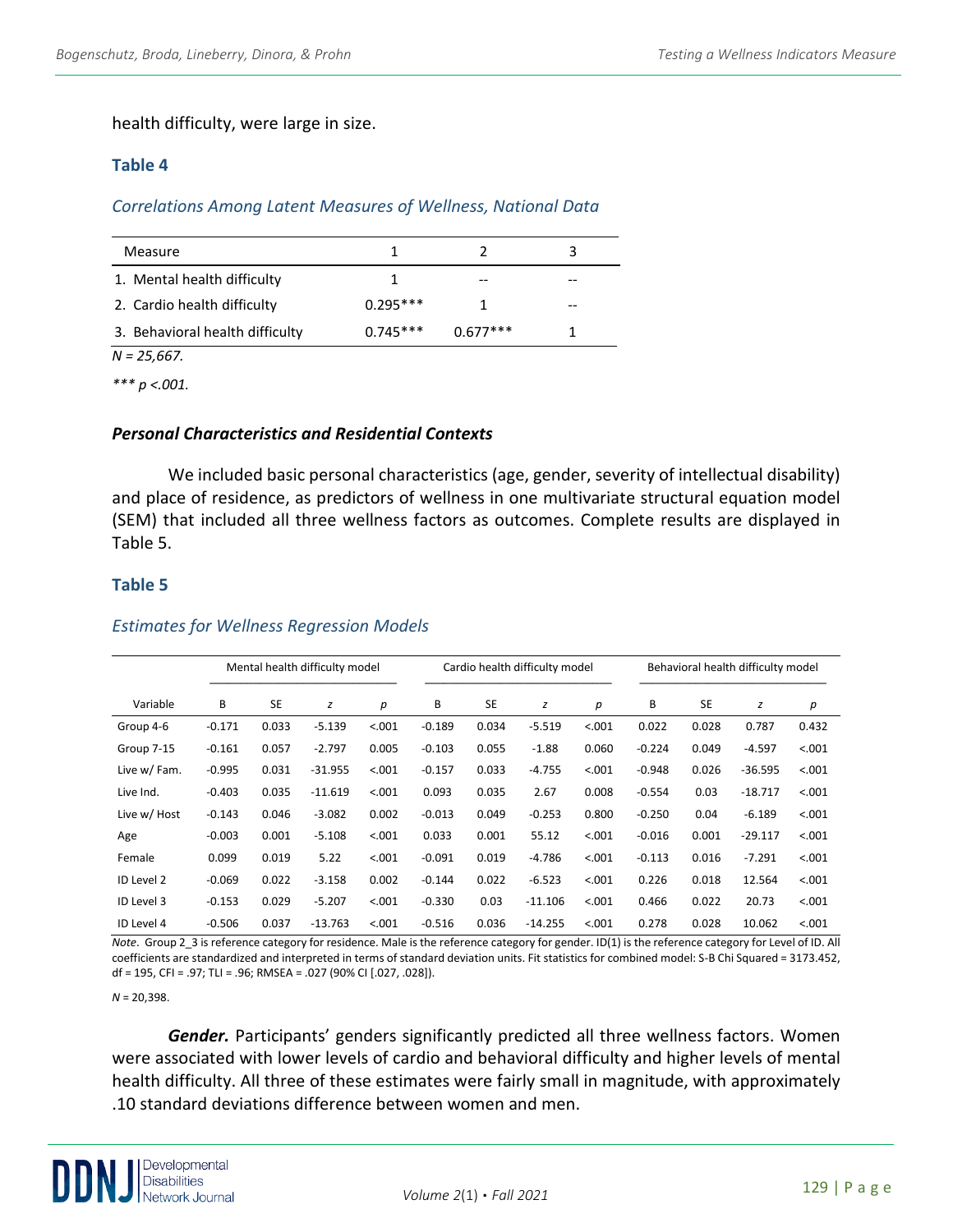*Age*. Most participants in the national sample ranged in age from 26 to 58 years. The youngest participants were 18 years old and the oldest was 95 years old. The SEM model found age to significantly predict all wellness factors. Older participants were associated with lower levels of mental health difficulty and behavioral difficulty but higher levels of cardio health difficulty. All three of these estimates were small in magnitude, ranging from -.003 to .033 in standard deviation units for each 1-year increase in participant age.

*Level of intellectual disability*. Disability status was associated with all three wellness outcomes. With each level of intellectual disability going from mild (ID level 1, the reference) to profound (ID level 4), mental health difficulty and cardio health difficulty decreased pointedly. Participants with moderate, severe, or profound ID were predicted to have more behavioral challenges and support needs than people with mild ID. The magnitude of these differences increased consistently from ID levels 2 to 4 for mental health and cardio health difficulty. For behavioral difficulty, moderate ID (ID level 2) was associated with the highest levels of behavioral difficulty.

*Type of residence*. Residence type was found to be a relatively consistent predictor of wellness outcomes as well. Compared to those living in 2-3 bed group homes (the reference category), those living in all other settings were found to have lower levels of mental health difficulty. Further, those living in 2-3 bed group homes had higher levels of cardio difficulty compared to participants living in 4-6 bed group homes and those living with families. Participants living independently had higher levels of cardio difficulty than those living in 2-3 bed group homes. Finally, those living in 2-3 bed group homes had higher levels of behavioral difficulty compared to participants living in 7-15 bed group homes and those living with families, independently, or in sponsored residential housing.

#### **Discussion**

Extant literature suggests a longstanding pattern of poor wellness outcomes for people with IDD relative to the general U.S. population (Anderson et al., 2012; Krahn et al., 2006), yet researchers and policymakers have not previously developed a sound way to track wellness outcomes across state systems. This study developed and tested a novel three-factor model for understanding wellness for people with IDD who use Home and Community-Based Services (HCBS) waivers. The model's development was significant in that state-level data were used to develop the model, which was then tested using the national NCI-IPS dataset, with results showing strong fit properties in both the state and national analyses. This procedure is significant, not only because it is among the first efforts to systematically measure wellness using the IPS, but also because most measures that have been developed using the IPS have relied exclusively on either state or national data, but not both. Since both state systems and federal policy help shape the lives of people with IDD, it is critical that we consider how to measure system-based outcomes at both levels.

In 2016, about 20% of the 7.37 million people with IDD used state services to support their health and community living, accounting for over 1.4 million people nationwide (Larson et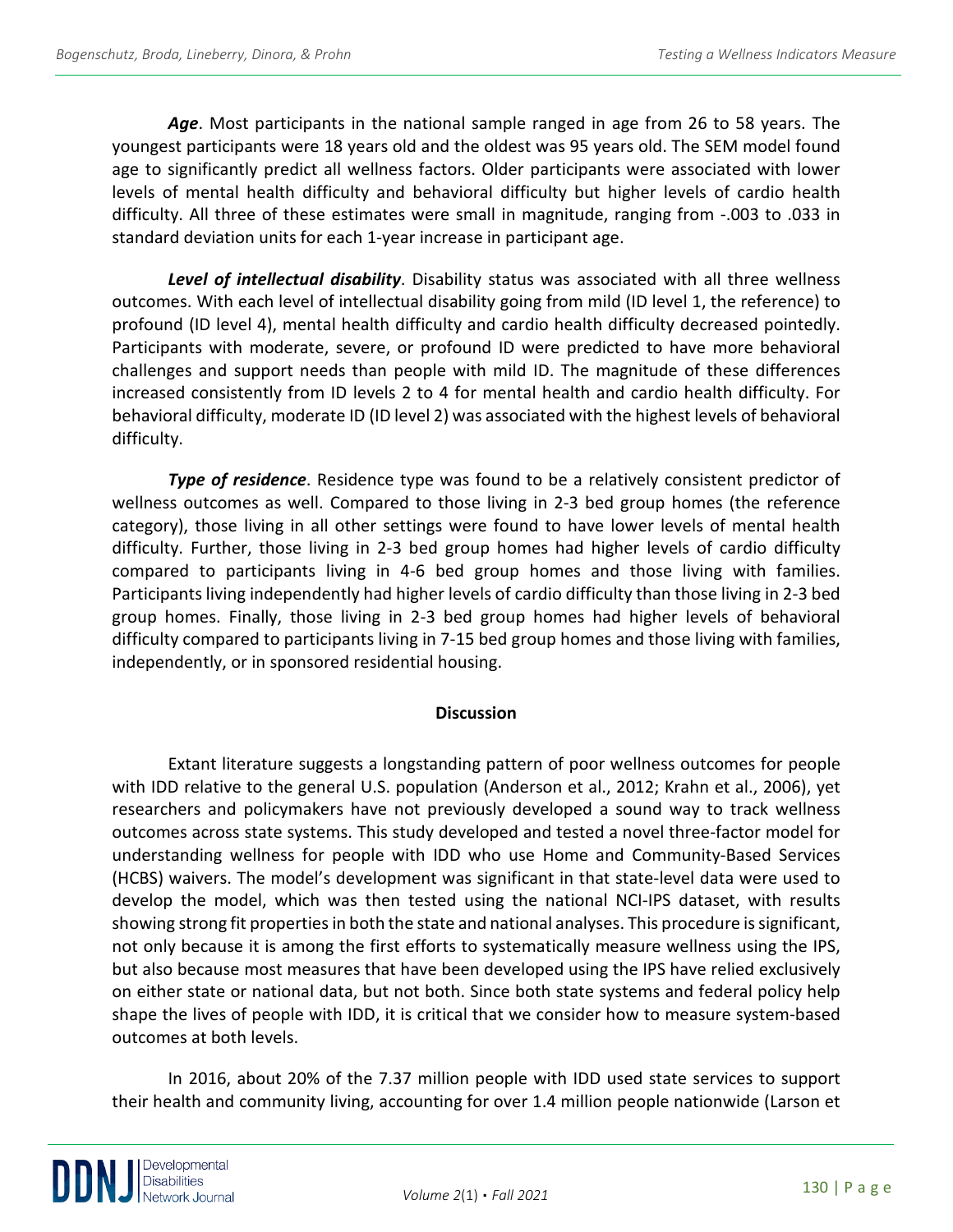al., 2018). Many of the services and supports provided through state systems are funded via Medicaid programs, including HCBS. The Centers for Medicare and Medicaid Services (CMS) requires the ongoing monitoring of wellness outcomes for people with IDD who use HCBS and other Medicaid-funded programs (CMS, n.d.). In order to meet this mandate, it is vital to have sound tools for measuring wellness at the system level. This study is among the first attempts to develop such a model that may be used to track wellness outcomes across state systems and offers the potential to be a useful tool for states to use to gain insight into how their services support the physical, mental, and behavioral wellness of people with IDD.

Tracking wellness outcomes may be particularly important at this point in time since the way in which many states are providing health and wellness supports for Medicaid beneficiaries with IDD is shifting rapidly. Notably, managed care approaches to Medicaid service management and provision are becoming more common and represent a major shift away from typical feefor-service models of wellness service provision that have traditionally been offered to people with IDD. Having valid ways of measuring wellness will be essential for policymakers to monitor the effects of these changes and to help guide decision making about how their state systems support physical, mental, and behavioral wellness in the context of budgetary concerns. In this sense, using the wellness measures presented above may provide policymakers with a powerful new tool to use in quality assurance initiatives.

# **Future Directions and Limitations**

While our model for measuring wellness outcomes using the NCI-IPS has strong properties based on national NCI-IPS data and the data of a representative state, it is important to note that state systems for supporting people with IDD vary. Thus, it is important to continue to test this model on individual state datasets before using it to track outcomes. While this study suggests that the model is likely to hold strong properties when applied in other state systems, checking suitability of the scale in other states and on additional sample cohorts is necessary, since sample characteristics may differ from state to state and from year to year.

Additionally, it is important to bear in mind that NCI-IPS samples are composed of people who use state-funded services, but that many people with IDD do not use any such services. We are unsure about how the model for measuring wellness that we have presented in this paper may or may not remain viable in samples of people with IDD who do not use state-funded services. Also, the variables we used to construct our model are all from the background section of the IPS, which is not based on self-response. Proxy reporting or data obtained from administrative records may have limitations, and self-reported health status may yield different results, especially for objective measures of health (Scott & Havercamp, 2019).

The wellness model is primarily intended to be used as a tool for tracking the performance of state IDD systems. In order to optimize the utility of the model, in future research and evaluation applications, we recommend that it be used in conjunction with other factors that can help policymakers make data-driven decisions about their investments on behalf of people with IDD, including service usage profiles (including residential supports and employment supports,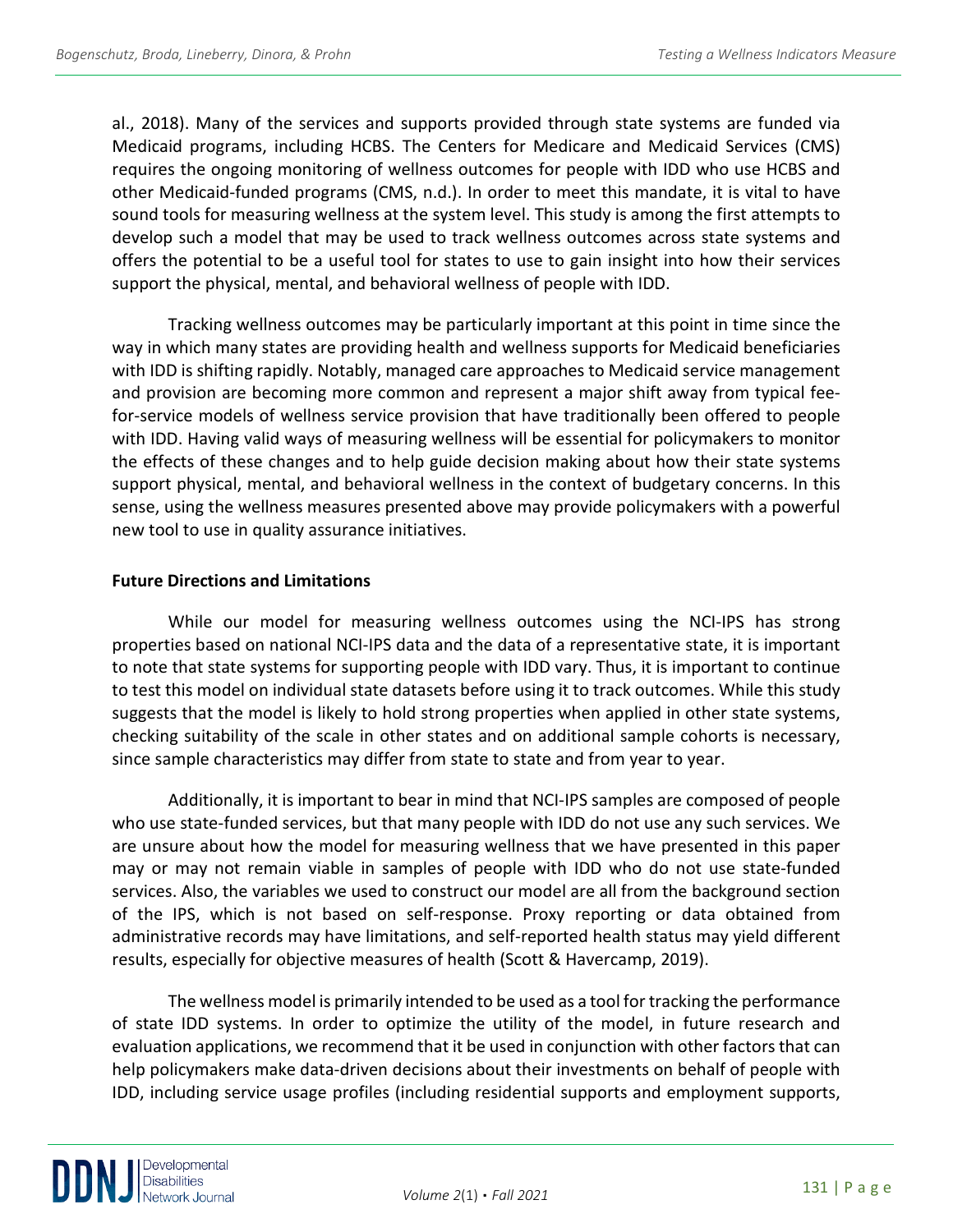for instance), opportunities for personal decision making, and demographic factors. Additionally, variables in the NCI do not encompass all possible indicators of mental health, cardiovascular health, and behavioral wellness, so our model is consequently bounded in nature. Future research should include other sources of data, including subjective and self-reported measures of health.

### **Conclusion**

Psychometrically sound measurement is fundamental to meeting CMS mandates for supporting the wellness of people with IDD who use HCBS and other state-funded Medicaid services. This article presented an empirically derived model for measuring physical, mental, and behavioral wellness for people with IDD, using the widely administered NCI-IPS. The resulting model may present states with an important new way to track wellness outcomes as part of their system-level quality assurance efforts, with the goal of understanding and addressing the relatively poor health outcomes that affect millions of people with IDD.

#### **References**

- American Association on Intellectual and Developmental Disabilities. (2012). *Health, mental health, vision,*  and dental care: Joint position statement of AAIDD and the Arc. [https://www.aaidd.org/news](https://www.aaidd.org/news-policy/policy/position-statements/health-mental-health-vision-and-dental-care)[policy/policy/position-statements/health-mental-health-vision-and-dental-care](https://www.aaidd.org/news-policy/policy/position-statements/health-mental-health-vision-and-dental-care)
- Anderson, L. L., Humphries, K., McDermott, S., Marks, B., Sisirak, J., & Larson, S. (2013). The state of the science of health and wellness for adults with intellectual and developmental disabilities. *Intellectual and Developmental Disabilities*, *51*(5), 385-398. [http://doi.org/10.1352/1934-9556-](http://doi.org/10.1352/1934-9556-51.5.385) [51.5.385](http://doi.org/10.1352/1934-9556-51.5.385)
- Bogenschutz, M., Broda, M., Lineberry, S., Dinora, P., & Prohn, S. (2021). *Testing of a wellness indicators model for people with intellectual and developmental disabilities*. [https://osf.io/fy3e7/?view\\_](https://osf.io/fy3e7/?view_%20only=71a10a13b9764733aa42e2aedd42d130)  [only=71a10a13b9764733aa42e2aedd42d130](https://osf.io/fy3e7/?view_%20only=71a10a13b9764733aa42e2aedd42d130)
- Bershadsky, J., Hiersteiner, D., Fay, M. L., & Bradley, V. (2014). Race/ethnicity and the use of preventative health care among adults with intellectual and developmental disabilities. *Medical Care, 52* (10 Suppl 3), S25-31[. http://doi.org/10.1097/MLR.0000000000000130.](http://doi.org/10.1097/MLR.0000000000000130)
- Bonardi, A., Lauer, E., Lulinski, A., Fay, M. L., Morris, A., Nygren, M. A., & Krahn, G. (2019). Unlocking the potential of state level data: Opportunities to monitor health and related outcomes in people with intellectual and developmental disabilities. *Intellectual and Developmental Disabilities*, *57*(5), 390-404.<http://doi.org/10.1352/1934-9556-57.5.390>
- Bowring, D., Painter, J., & Hastings, R. (2019). Prevalence of challenging behaviours in adults with intellectual disabilities, correlates, and association with mental health. *Current Developmental Disorders Reports, 6*(4), 173-181.<https://doi.org/10.1007/s40474-019-00175-9>
- Bradley, V., Hiersteiner, D., Rotholz, D., Maloney, J., Li, H., Bonardi, A., & Bershadsky, J. (2018). Personal characteristics and outcomes of individuals with developmental disabilities who need support for self-injurious behaviour. *Journal of Intellectual Disability Research*, 62(12), 1043-1057. <http://doi.org/10.1111/jir.12518>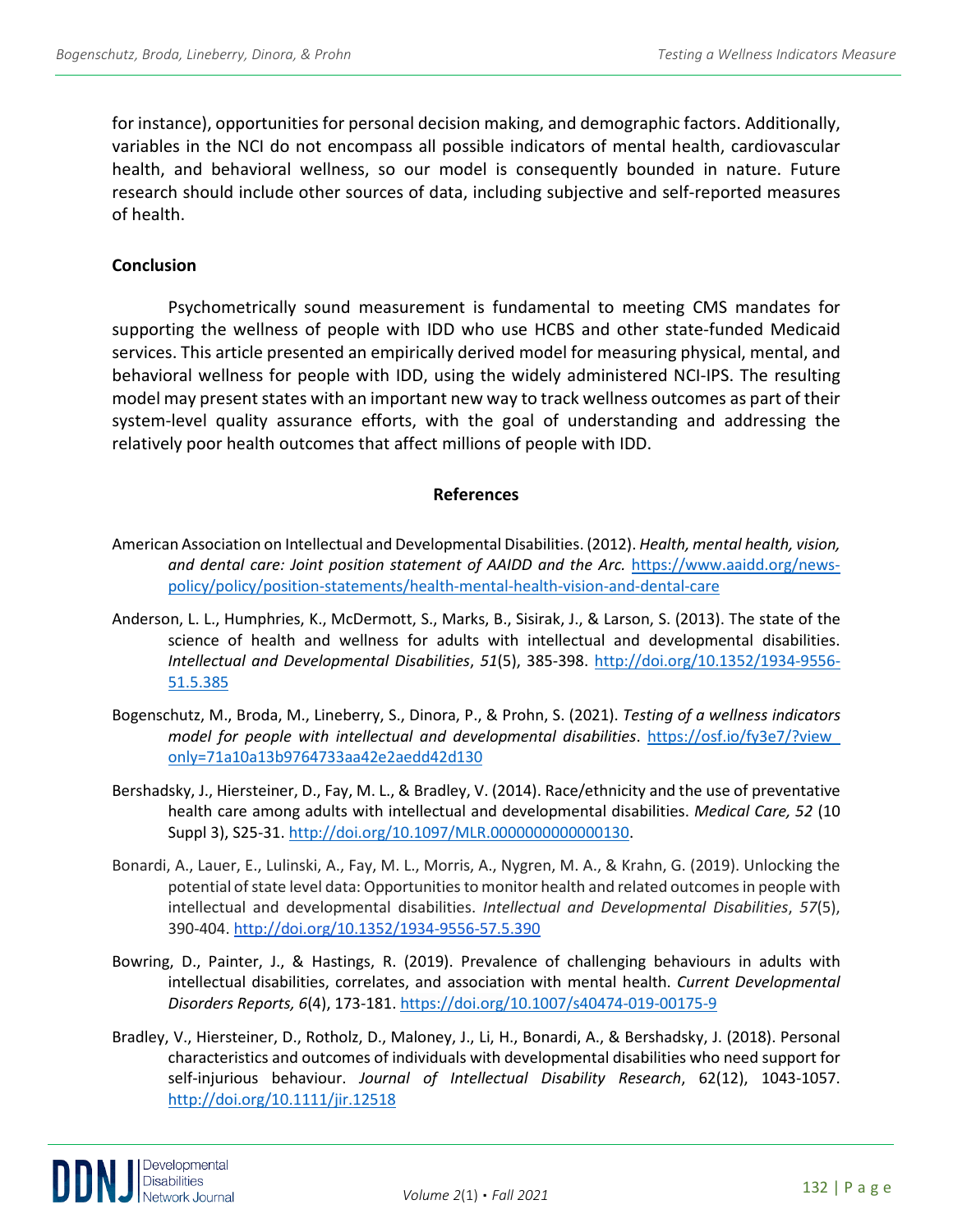Brown, T. A. (2014). *Confirmatory factor analysis for applied research* (2<sup>nd</sup> ed.). Guilford Publications.

- Centers for Medicare and Medicaid Services. (n.d.). *Home and community-based services 1915(c).* [https://www.medicaid.gov/medicaid/home-community-based-services/home-community](https://www.medicaid.gov/medicaid/home-community-based-services/home-community-based-services-authorities/home-community-based-services-1915c/index.html)[based-services-authorities/home-community-based-services-1915c/index.html](https://www.medicaid.gov/medicaid/home-community-based-services/home-community-based-services-authorities/home-community-based-services-1915c/index.html)
- Cheng, S. L., Prohn, S., Dinora, P., Broda, M., & Bogenschutz, M. (2020). Measuring and tracking personal opportunity outcome measures over three years to guide policy and services that promote inclusive community living. *Inclusion, (8)*4, 335-350[. https://doi.org/10.1352/2326-6988-8.4.335](https://doi.org/10.1352/2326-6988-8.4.335)
- Cohen, J. (1988). *Statistical power analysis for the behavioral sciences* (2<sup>nd</sup> ed.). Lawrence Erlbaum Associates.
- Davies, L., & Oliver, C. (2014). The purported association between depression, aggression, and self-injury in people with intellectual disability: A critical review of the literature. *American Journal on Intellectual and Developmental Disabilities, 119*(5), 452-471. [http://doi.org/10.1352/1944-7558-](http://doi.org/10.1352/1944-7558-119.5.452) [119.5.452](http://doi.org/10.1352/1944-7558-119.5.452)
- Dinora, P., Bogenschutz, M., & Broda, M. (2020). Identifying predictors for enhanced outcomes for people with intellectual and developmental disabilities. *Intellectual and Developmental Disabilities, 58*(2), 139-157.<https://doi.org/10.1352/1934-9556-58.2.139>
- Dixon-Ibarra, A., & Horner-Johnson, W. (2014). Disability status as an antecedent to chronic conditions: National Health Interview survey, 2006–2012. *Preventing Chronic Disease*, 11. [http://doi.org/](http://doi.org/%2010.5888/pcd11.130251)  [10.5888/pcd11.130251](http://doi.org/%2010.5888/pcd11.130251)
- Erickson, S. R., Spoutz, P., Dorsch, M., & Bleske, B. (2016). Cardiovascular risk and treatment for adults with intellectual or developmental disabilities. *International Journal of Cardiology*, 221, 371-375. <http://doi.org/10.1016/j.ijcard.2016.07.044>
- Esler, A., Hewitt, A., Hall-Lande, J., Pettingell, S. L., & Houseworth, J. (2019). Psychotropic medication use for adults with autism spectrum disorder who receive services and supports through adult developmental disability services in the United States. *Journal of Autism and Developmental Disorders*, *49*(6), 2291-2303.<http://doi.org/10.1007/s10803-019-03903-7>
- Friedman, C., Rizzolo, M. C., & Spassiani, N. A. (2019). Self-management of health by people with intellectual and developmental disabilities. *Journal of Applied Research in Intellectual Disabilities*, *32*(3), 600-609[. http://doi.org/10.1111/jar.12554](http://doi.org/10.1111/jar.12554)
- Fujiura, G. T., Li, H., & Magaña, S. (2018). Health services use and costs for Americans with intellectual and developmental disabilities: A national analysis. *Intellectual and Developmental Disabilities, 56*(2), 101-118.<http://doi.org/10.1352/1934-9556-56.2.101>
- Haveman, M., Heller, T., Lee, L., Maaskant, M., Shooshtari, S., & Strydom, A. (2010). Major health risks in aging persons with intellectual disabilities: An overview of recent studies. *Journal of Policy and Practice in Intellectual Disabilities, 7*(1), 59-69[. http://doi.org/10.1111/j.1741-1130.2010.00248.x](http://doi.org/10.1111/j.1741-1130.2010.00248.x)
- Havercamp, S. M., Krahn, G. L., Larson, S. A., Fujiura, G., Goode, T. D., Kornblau, B. L., & National Health Surveillance for IDD Workgroup. (2019). Identifying people with intellectual and developmental disabilities in national population surveys. *Intellectual and Developmental Disabilities*, *57*(5), 376- 389.<http://doi.org/10.1352/1934-9556-57.5.376>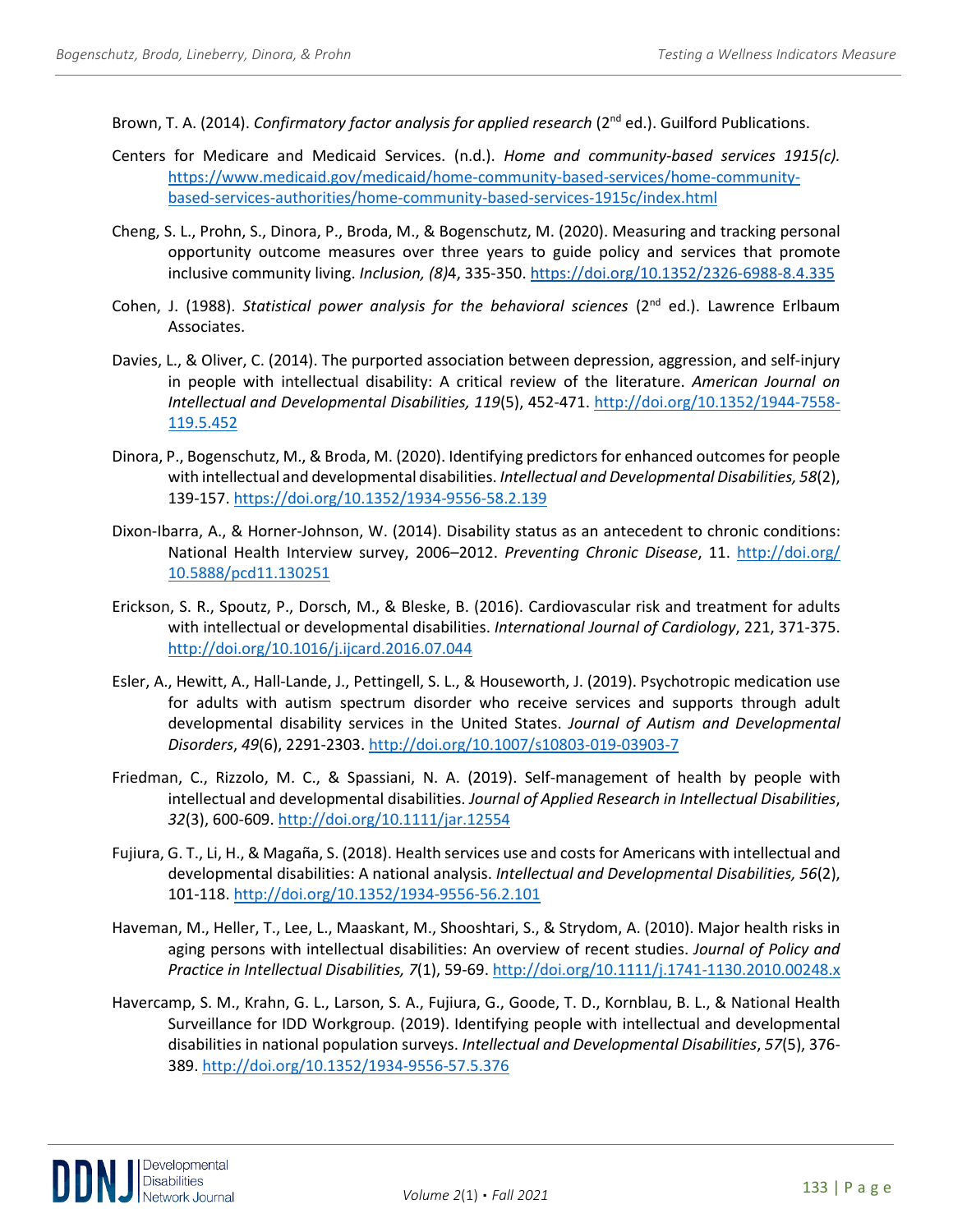- Havercamp, S. M., & Scott, H. M. (2015). National health surveillance of adults with disabilities, adults with intellectual and developmental disabilities, and adults with no disabilities. *Disability and Health Journal, 8*(2), 165-172.<http://doi.org/10.1016/j.dhjo.2014.11.002>
- Hu, L. T., & Bentler, P. M. (1999). Cutoff criteria for fit indexes in covariance structure analysis: Conventional criteria versus new alternatives. *Structural Equation Modeling: A Multidisciplinary Journal, 6*(1), 1–55.<https://doi.org/10.1080/10705519909540118>
- Jöreskog, K. G. (1994). On the estimation of polychoric correlations and their asymptotic covariance matrix. *Psychometrika, 59*(3), 381–389[. https://doi.org/10.1007/BF02296131](https://doi.org/10.1007/BF02296131)
- Kline, R. B. (2015). *Principles and practice of structural equation modeling* (4th ed.). Guilford Publications.
- Krahn, G. L., & Fox, M. H. (2014). Health disparities of adults with intellectual disabilities: What do we know? What do we do? *Journal of Applied Research in Intellectual Disabilities, 27I(5), 431-446. [https://doi.org/10.1111/jar.12067.](https://doi.org/10.1111/jar.12067)*
- Krahn, G. L., Fujiura, G., Drum, C. E., Cardinal, B. J., Nosek, M. A., & RRTC Expert Panel on Health Measurement. (2009). The dilemma of measuring perceived health status in the context of disability. *Disability and Health Journal, 2*(2), 49-56.<http://doi.org/10.1016/j.dhjo.2008.12.003>
- Krahn, G. L., Hammond, L., & Turner, A. (2006). A cascade of disparities: Health and health care access for people with intellectual disabilities. *Mental Retardation and Developmental Disabilities Research Reviews*, *12*(1), 70-82. [http://doi.org/10.1002/mrdd.20098.](http://doi.org/10.1002/mrdd.20098)
- Larson S., Eschenbacher H., Anderson L., Taylor, B., Pettingell, S., Hewitt, A., Sowers, M., & Bourne, M. (2018). *In-home and residential long-term supports and services for persons with intellectual or developmental disabilities: Status and trends through 2016.* Minneapolis: University of Minnesota, Research and Training Center on Community Living, Institute on Community Integration.
- Lauer, E., Nicola, N. D., Warsett, K., & Monterrey, R. (2019). Contributions of mental and behavioral health conditions to health service utilization among people with intellectual and developmental disabilities in Massachusetts. *Inclusion*, *7*(3), 188-201[. http://doi.org/10.1352/2326-6988-7.3.188](http://doi.org/10.1352/2326-6988-7.3.188)
- Little, R. J. A. (1988). A test of missing completely at random for multivariate data with missing values. *Journal of the American Statistical Association, 83*(404), 1198–1202. [https://doi.org/10.1080/](https://doi.org/10.1080/%2001621459.1988.10478722)  [01621459.1988.10478722](https://doi.org/10.1080/%2001621459.1988.10478722)
- McCarthy, J., Hemmings, C., Kravariti, E., Dworzynski, K., Holt, G., Bouras, N., & Tsakanikos, E. (2010). Challenging behavior and co-morbid psychopathology in adults with intellectual disability and autism spectrum disorders. *Research in Developmental Disabilities*, 31(2), 362-366. <http://doi.org/10.1016/j.ridd.2009.10.009>

Muthén, L. K., & Muthén, B. O. (2017). *Mplus user's guide* (8th ed.). Muthén & Muthén.

- Olsson, U. (1979). Maximum likelihood estimation of the polychoric correlation coefficient. *Psychometrika, 44*(4), 443–460[. https://doi.org/10.1007/BF02296207](https://doi.org/10.1007/BF02296207)
- Painter, J., Hastings, R., Ingham, B., Trevithick, L., & Roy, A. (2018). Associations between mental health problems and challenging behavior in adults with intellectual disabilities: A test of the behavioral equivalents hypothesis. *Journal of Mental Health Research in Intellectual Disabilities, 11*(2), 157- 172.<http://doi.org/10.1080/19315864.2018.1431747>